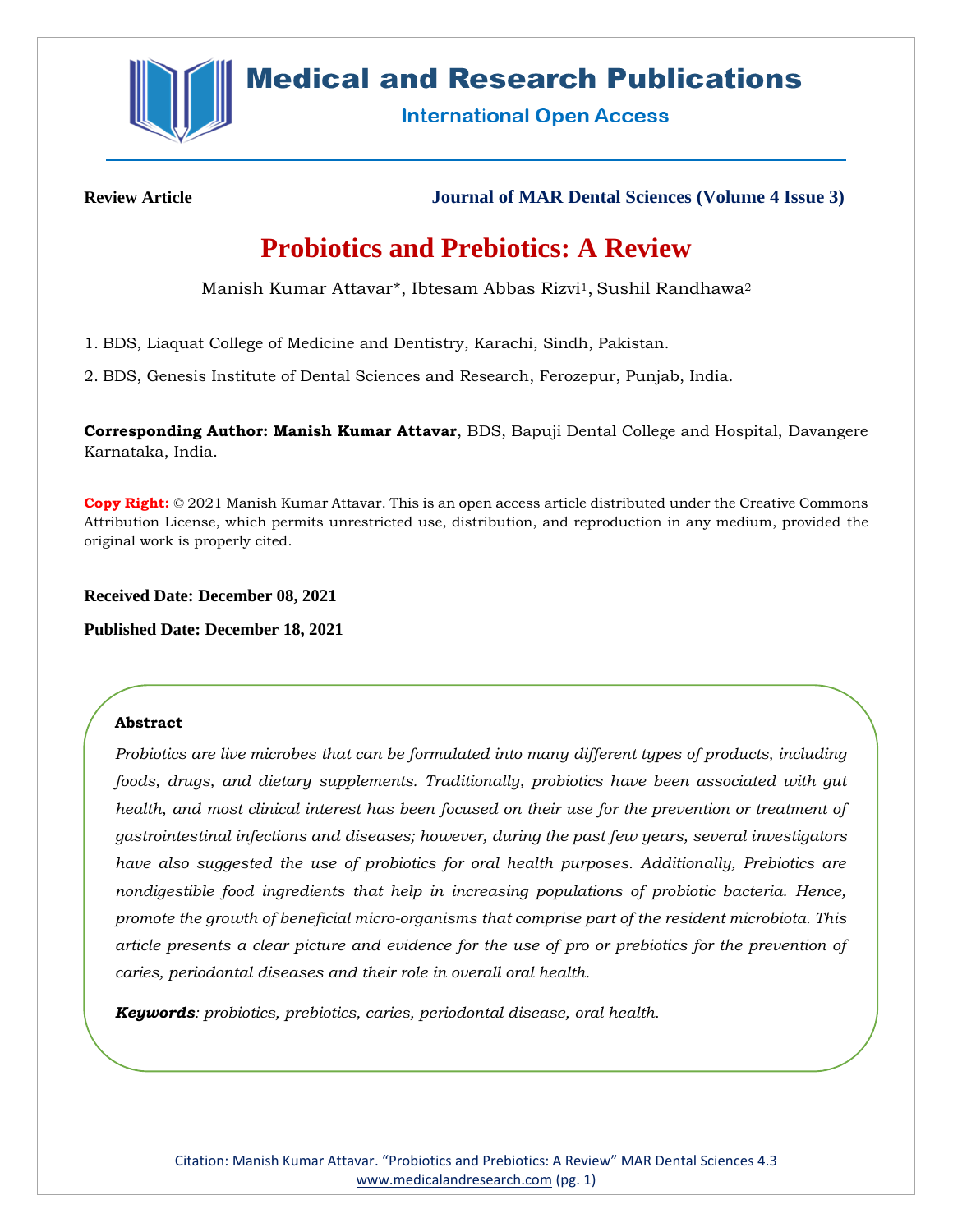#### **Introduction**

Probiotics can be defined as living microbes, or as food ingredients containing living microbes, that beneficially influence the health of the host when used in adequate numbers. The first probiotic species introduced into research were *Lactobacillus acidophilus* by Hull et al in 1984 and *Bifidobacterium bifidum* by Holcombh et al in 19911. These bacterial genera are regarded as a part of the normal human microbiota. In the oral cavity, lactobacilli usually comprise fewer than 1% of the total cultivable microbiota, but no species specific to the oral cavity has been found<sup>2,3</sup>. Species commonly isolated from saliva samples include *L. paracasei, L. plantarum, L. rhamnosus,* and *L. salivarius.* Culture-based studies suggest that bifidobacteria are among the first anaerobes in the oral cavity4,5. During the last few years, several authors have suggested that probiotic bacteria originally planned for gut health could also be beneficial to oral health4,5,6,7,8. Additionally, prebiotics are the compounds in food that add to the growth and/or increase the activity of the probiotic organisms in the host. These prebiotics are basically fibrous compounds that are nondigestible. Thus, they pass through upper gastrointestinal (GI) tract undigested, acting as the substrate for the advantageous microorganisms, helping in their growth and enhanced biological activity. One need not take prebiotic for probiotic organisms to act, but together prebiotics make probiotic organisms more effective. Studies of prebiotics have mainly been focused on gastrointestinal microbiota and health benefits; there has been little work in the oral cavity7. A complete understanding of the broad ecological changes induced in the mouth by probiotics or prebiotics will be essential to assess their long-term consequences for oral health and disease<sup>8</sup>.

## **Probiotics**

Probiotics is a term derived from Greek language, which means "for life." They include many microbial species and strains.

#### **Desirable Probiotic Properties**

In order for a potential probiotic strain to be able to exert its benefcial effects, it is expected to exhibit certain desirable properties9. The ones currently determined by in vitro tests are:

- Should be non-toxic and non-pathogenic preparation.
- Produce beneficial effect.
- Should withstand gastrointestinal juice.
- Should have good shelf life.
- Should replace and reinstate the intestinal microflora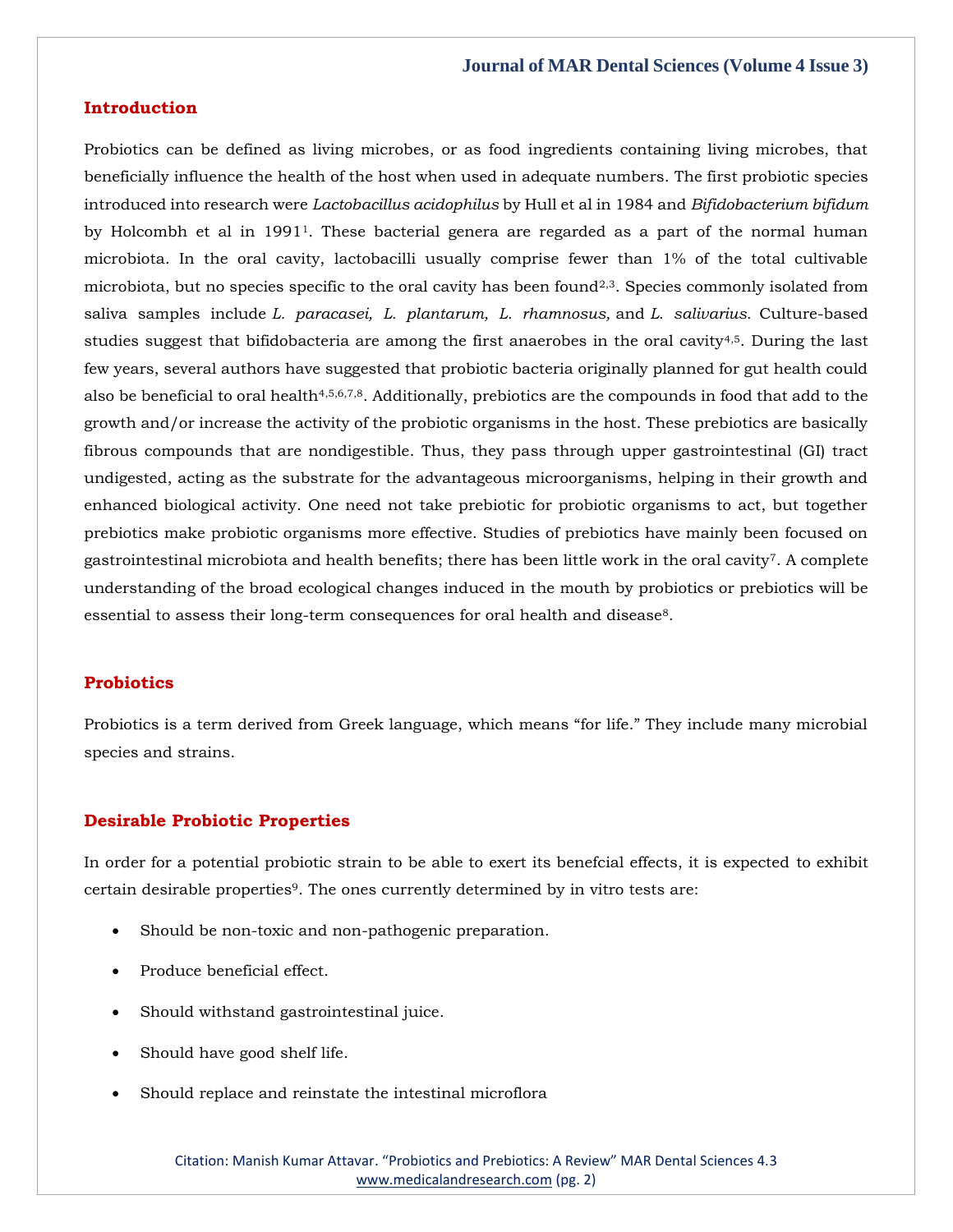## **Guidelines for Use of Probiotics**

FAO/WHO in 2002 issued guidelines for the evaluation of probiotics for use in food products.

- 1. Probiotic organisms must be a live organism.
- 2. The organism must be identified up to species level.
- 3. It should have a proven safety data.
- 4. When used in a defined value and delivery system, must have a physiological effect on the host.
- 5. When used as food additive, must be biologically and genetically stable.
- 6. It should be economical.
- 7. It should maintain long-term stability on storage (adequate shelf life).
- 8. It should be nonpathogenic and nonhazardous.
- 9. It should be able to influence local metabolic activity

## **Mechanism of action of Probiotics**

The general mechanisms of probiotics can be divided into three main categories: normalization of the intestinal microbiota, modulation of the immune response, and metabolic effects<sup>10</sup>. They have an antimicrobial effect through modifying the microflora, secreting antibacterial substances, competing with pathogens to prevent their adhesion to the intestinal epithelium, competing for nutrients necessary for pathogen survival, producing an antitoxin effect and reversing some of the consequences of infection on the intestinal epithelium, such as secretory changes and neutrophil migration10. Probiotics are also capable of modulating the immune system, regulating the allergic immune cell response of the body and reducing cell proliferation in cancer. The effects of these agents may go beyond the gastrointestinal tract to distant areas, such as the urogenital and respiratory mucosa, oral cavity and it may not be necessary to administer the intact probiotic organism to achieve benefits.

#### **Mechanism effects in oral cavity**

The ecological plaque hypothesis suggests that selective pressure in environmental conditions can change the balance between oral health and disease<sup>10</sup>. As bacteria can also influence their environment, and both synergistic and antagonistic interactions are suggested for bacteria in dental plaque, the environmental pressure described in the ecological plaque hypothesis could be introduced partly by bacteria. Second, it is well recognized that the normal microbiota protect the oral cavity from infections.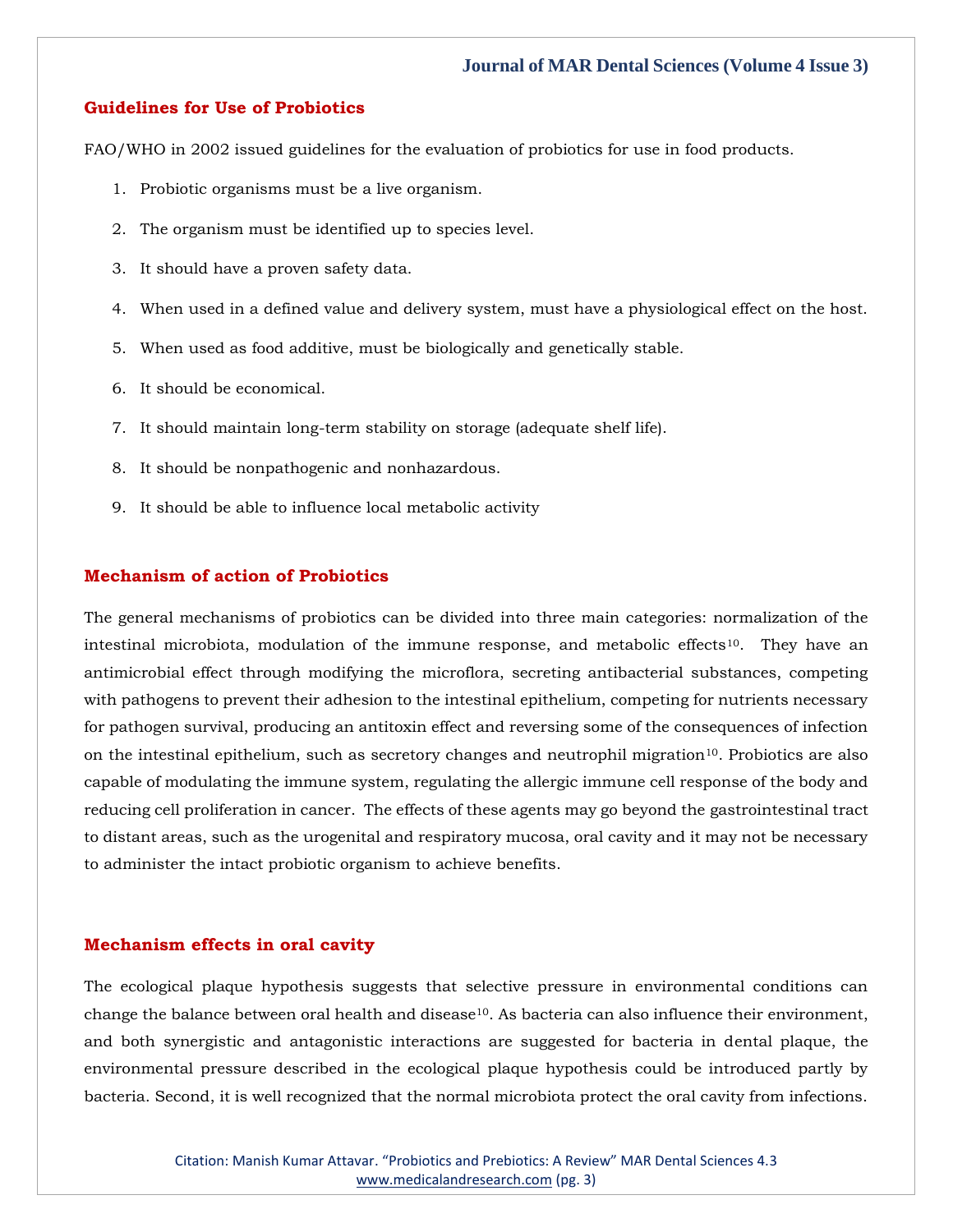Finally, just as there are bacterial species associated with oral diseases, there are also species that seem to be associated with oral health $11,12$ .

#### **Probiotic products and clinical applications in dentistry**

The literature on the health benefits of probiotics has often focused on disease states using either animal models of such diseases or studies in human populations. More recently, investigators have been asking how to measure the impact of probiotics on healthy individuals, such as reducing the risk of developing disease or optimizing physiological function within normal ranges. The distinction between research aimed at maintaining general and oral health and that aimed at treating a disease has important regulatory implications; the former can be applied to foods and supplements, whereas the latter is confined to drugs.

#### **Probiotics and caries-associated microbes.**

Several studies suggest that consumption of products containing probiotic lactobacilli or bifidobacteria could reduce the number of *mutans streptococci* in saliva13-17. In most of these studies, the levels of salivary lactobacilli have also been measured, which resulted in increase in the number of salivary *Lactobacillus*12,16. It is important to realize that the salivary level of caries-associated microbes does not equate to dental caries. In fact, the microbiota of unstimulated whole saliva resembles that of the tongue more than of dental plaque. Thus, no conclusive statement about the effects of probiotic bacteria on dental caries can be made.

#### **Probiotics and periodontal disease**

Riccia and colleagues in 2007 studied the anti-inflammatory effects of *Lactobaillus brevis* in a group of patients with chronic periodontitis18. Anti-inflammmatory effects of *L.brevis* could be attributed to its capacity to prevent the production of nitric oxide and consequently the release of PGE2 and activation of MMPs induced by nitric oxide. Patients with various periodontal diseases, gingivitis, periodontitis, and pregnancy gingivitis, were locally treated with a culture supernatant of a *L. acidophilus* strain. Significant recovery was reported for almost every patient. There has been significant interest in using probiotics in treatment of periodontal disease recently, too. The probiotic strains used in these studies include *L. reuteri* strains, *L. brevis* (CD2), *L. casei Shirota, L. salivarius* WB21, and *Bacillus subtilis. L. reuteri* and *L. brevis* have improved gingival health, as measured by decreased bleeding on probing. The use of probiotic chewing gum containing *L. reuteri* ATCC 55730 and ATCC PTA 5289 also decreased levels of pro-inflammatory cytokines in GCF, and the use of *L. brevis* decreased MMP (collagenase) activity and other inflammatory markers in saliva19,20. Use of tablets containing *L. salivarius* WB21 has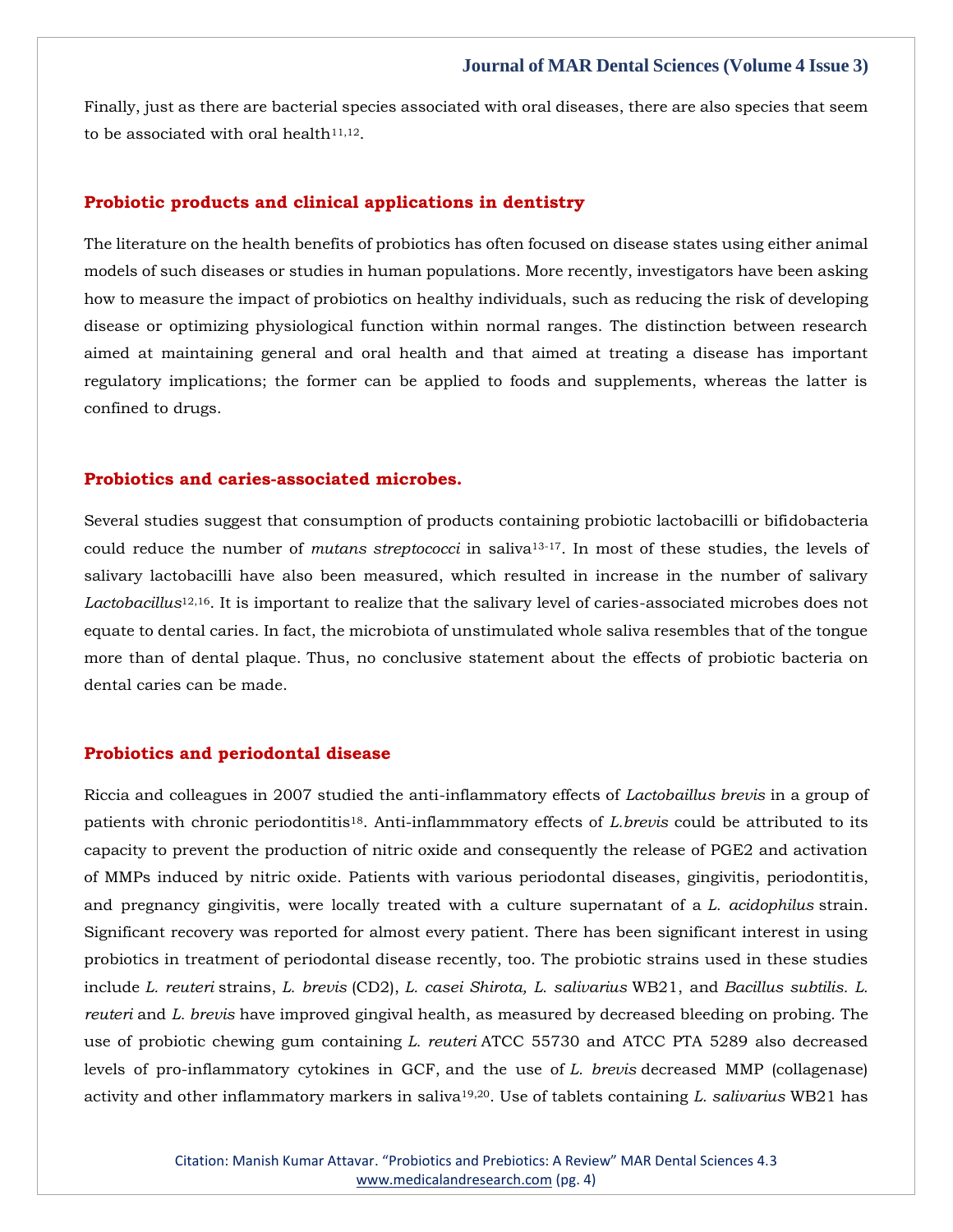been shown to decrease gingival pocket depth, particularly in high-risk groups such as smokers, and also affect the number of periodontopathogens in plaque.

#### **Probiotics role in halitosis**

Halitosis is not a disease but a discomfort, although some oral diseases including periodontitis may be the underlying cause; however, in approximately 90% of cases, the origin can be found in the oral cavity, and probiotics are marketed for the treatment of both mouth- and gut-associated halitosis<sup>21,22</sup>. Despite that, only a few clinical studies have found different probiotic strains or products to be efficacious. The studied strains include *E. coli* , *S. salivarius* K12, three *Weissella confusa* isolates, and a lactic acid–forming bacterial mixture, not specified by the authors of that work.<sup>22</sup>

#### **Probiotics role in orthodontic therapy**

Fixed orthodontic appliances are considered to jeopardize dental health due to accumulation of microorganisms that may cause enamel demineralization, clinically visible as white spot lesions23.Furthermore, the complex design of orthodontic bands and brackets may create an ecological environment that facilitates the establishment and growth of cariogenic *mutans streptococci* strains24. Cildir et al. (2009) conducted a clinical study with probiotics and found out that daily consumption of fruit yogurt with *Bifidobacterium* could reduce the salivary levels of *streptococci mutans* in orthodontic patients with fixed appliances<sup>25</sup>. Further studies are needed to clarify if this approach is an alternative strategy for prevention of demineralization and white spot formation during orthodontic treatment<sup>25,26</sup>.

#### **Probiotics and the immune system**

There is growing evidence that probiotics help maintain a strong immune system. The most powerful and important aspect of the immune system involves the body's probiotic bacteria. The human body houses more than 32 billion beneficial and harmful bacteria and fungi at any particular time. When beneficial bacteria are in the majority, they constitute 70-80% of the body's immune response. They stimulate the body's immune cells, activating the cell-mediated response, the humoral response, and indirectly, the body's exterior barrier mechanisms through immunoglobulin stimulation<sup>27</sup>. Three decades of medical research has indicated that probiotics stimulate T-cells, B-cells, macrophages and NK-cells with smart messages that promote specific immune responses. They also activate cytokines and phagocytic cells directly to coordinate their intelligent immune response<sup>27</sup>.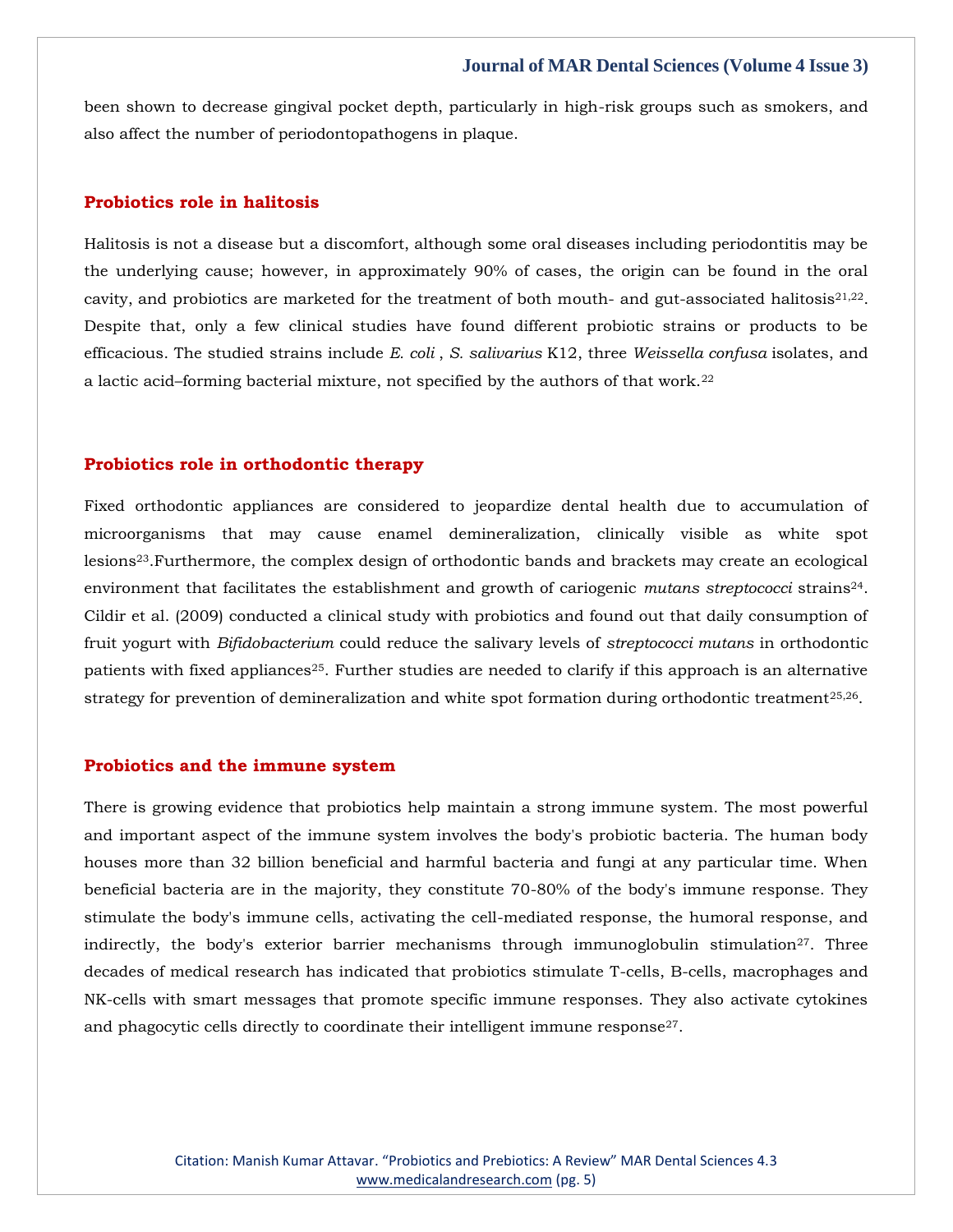#### **Role of probiotics in oral cancer**

The anticancer effects of probiotics were long recognized but evidence in literature is minimal. Evidence is cropping up that probiotics can interfere at various stages of cancer process, more so by interference with chromosomal and DNA damage. However, more research is required to develop specific regulations on their consumption<sup>28,29</sup>

#### **Prebiotics**

The term prebiotics was coined in 1995 by Gibson and Roberfroid as a "non-digestible food ingredient that beneficially affects the host by selectively stimulating the growth and/or activity of one or a limited number of bacteria already resident in the colon"1.

#### **Mechanism of action**

The ability of certain oligosaccharides to enhance the growth of resident commensal gut bacteria, particularly Bifidobacteria and Lactobacilli, is well documented30,31 Thus, the major mechanism of action of prebiotics is assumed to be indirect, i.e. facilitating the proliferation of beneficial components of the resident microflora, with probiotic effects resulting from the actions of these bacteria as described above.

#### **Types of Prebiotics**

There are many types of prebiotics. Majority of them are a subset of carbohydrate groups and are mostly oligosaccharide carbohydrates (OSCs). The relevant are mainly on OSCs, but there are also some pieces of evidence proving that prebiotics are not only carbohydrates $8,32$ .

### **Fructans**

This category consists of inulin and fructo-oligosaccharide or oligofructose. Previously, some studies implicated that fructans can stimulate lactic acid bacteria selectively. However, over recent years, there are some investigations showing that the chain length of fructans is an important criterion to determine which bacteria can ferment them. Therefore, other bacterial species can also be promoted directly or indirectly by fructans.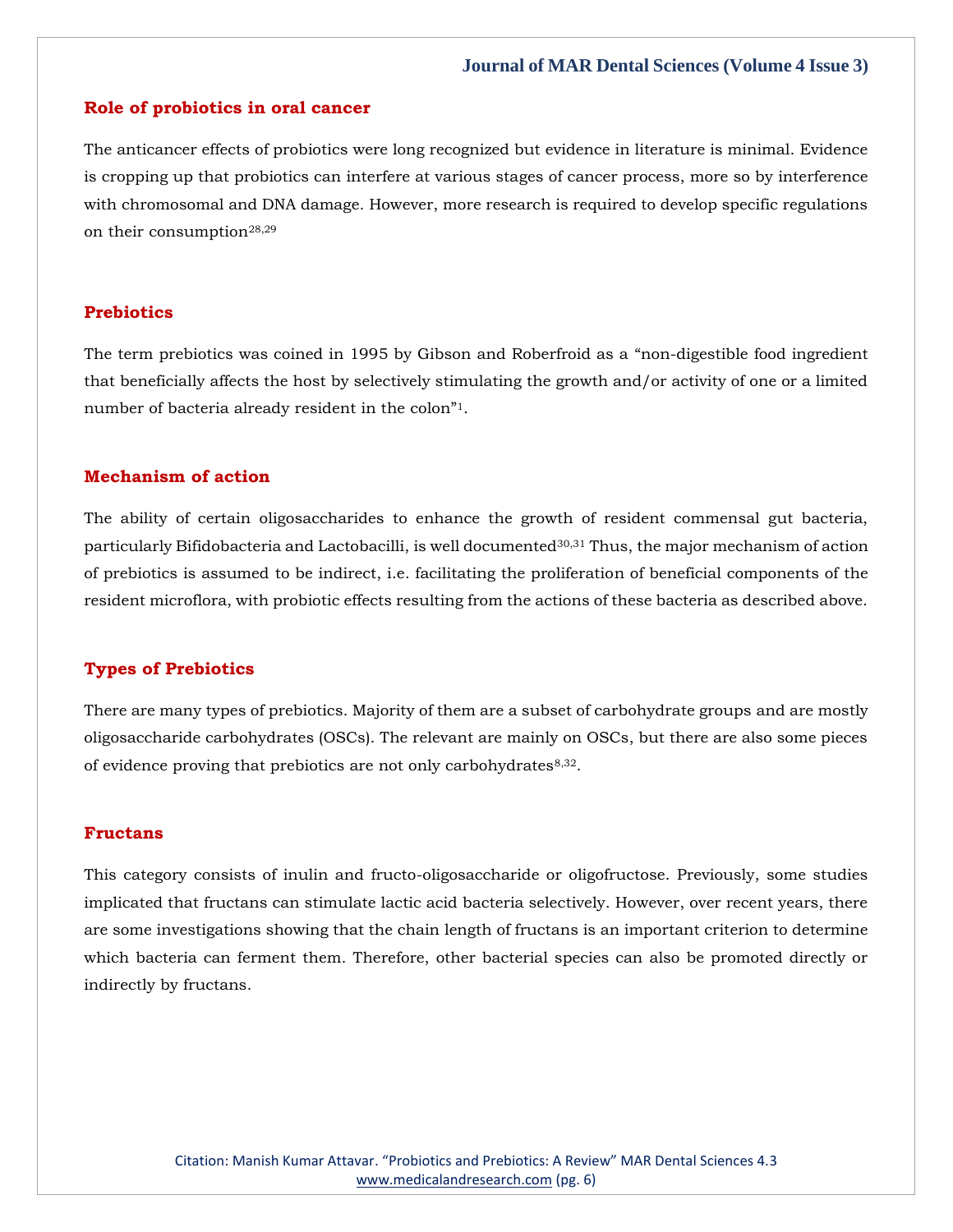#### **Galacto-Oligosaccharides**

Galacto-oligosaccharides (GOS), the product of lactose extension, are classified into two subgroups: (i) the GOS with excess galactose at C3, C4 or C6 and (ii) the GOS manufactured from lactose through enzymatic trans-glycosylation. GOSs can greatly stimulate *Bifidobacteria* and *Lactobacilli*. Bifidobacteria in infants have shown high incorporation with GOS. Enterobacteria, Bacteroidetes, and Firmicutes are also stimulated by GOS, but to a lesser extent than Bifidobacteria33. There are some GOSs derived from lactulose, the isomer of lactose. This lactulose-derived GOSs are also considered as prebiotics<sup>34</sup>.

#### **Starch and Glucose-Derived Oligosaccharides**

There is a kind of starch that is resistant to the upper gut digestion known as resistant starch (RS). RS can promote health by producing a high level of butyrate; so it has been suggested to be classified as a prebiotic35. Polydextrose is a glucose-derived oligosaccharide. It consists of glucan with a lot of branches and glycosidic linkages. There is some evidence that it can stimulate Bifidobacteria, but it has not been confirmed yet<sup>36</sup>.

#### **Other Oligosaccharides**

Some oligosaccharides are originated from a polysaccharide known as pectin. This type of oligosaccharide is called pectic oligosaccharide (POS). They are based on the extension of galacturonic acid (homogalacturonan) or rhamnose (rhamnogalacturonan I). Various types of sugars (e.g., arabinose, galactose, and xylose) or ferulic acid are linked to the side chains $37$ . Their structures vary significantly depending on the sources of pectic oligosaccharides.

#### **Non-Carbohydrate Oligosaccharides**

Although carbohydrates are more likely to meet the criteria of prebiotics definition, there are some compounds that are not classified as carbohydrates but are recommended to be classified as prebiotics, such as cocoa-derived flavanols. In vivo and in vitro experiments demonstrate that flavanols can stimulate lactic acid bacteria.

#### **Conclusion**

Maybe because long-term colonization by probiotic bacteria is unlikely, potential adverse effects of probiotic bacteria in the oral cavity have not been a subject of much intensive research; however, probiotic products are used widely; therefore, when dental health is considered, the acidogenicity of lactobacilli and bifidobacteria cannot be overlooked. The effect of widespread use of safe and effective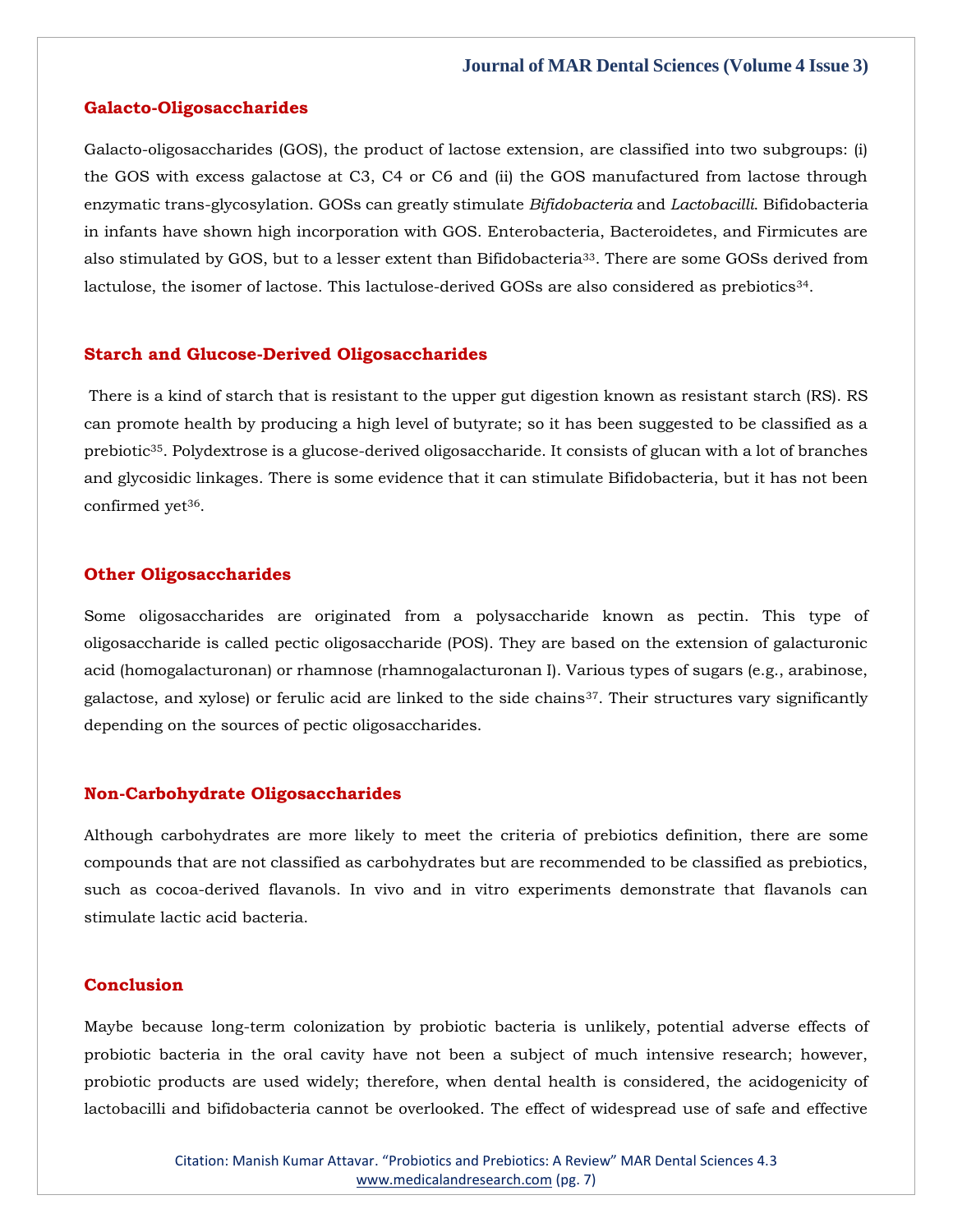probiotic products on society-wide economic and quality-of-life indicators should be assessed with end points such as reduction of common infectious diseases in developing and developed nations. Such information could provide support for sustained research in this field. Thus, both research to unravel the mechanisms of possible probiotic action and long-term clinical trials are needed if probiotics are to provide a new scientifically proven means of preventing or treating oral diseases.

There is evidence from multiple studies that prebiotic arginine can inhibit caries development and probiotic supplements seem to reduce caries incidence in preschool children and schoolchildren with a high caries risk. Due to ethical research issues for arginine and the risk of bias for both the pre- and probiotic studies, the confidence in effect estimate is limited. More trials are needed to gain better knowledge of pre- and probiotic supplements and to confirm that their use is beneficial and cost-effective in caries care.

#### **References**

1[.De Vrese M, Schrezenmeir J. Probiotics, prebiotics, and synbiotics.](https://www.google.com/search?q=Adv+Biochem+Eng+Biotechnol&oq=Adv+Biochem+Eng+Biotechnol&aqs=chrome..69i57.1755j0j7&sourceid=chrome&ie=UTF-8) "Adv Biochem Eng Biotechnol". [2008;111:1](https://www.google.com/search?q=Adv+Biochem+Eng+Biotechnol&oq=Adv+Biochem+Eng+Biotechnol&aqs=chrome..69i57.1755j0j7&sourceid=chrome&ie=UTF-8)–66.

2[.Ahrne S, Nobaek S, Jeppsson B, Adlerberth I, Wold AE, Molin G.](https://www.google.com/search?q=The+normal+Lactobacillus+flora+of+healthy+human+rectal+and+oral+mucosa&sxsrf=AOaemvLdNFsBdM8fc8NlGQyY89Iszrv4aA%3A1639214335084&ei=_2y0YZLJBMXcmAXoi5aQBw&ved=0ahUKEwjSxJyhtdv0AhVFLqYKHeiFBXIQ4dUDCA4&uact=5&oq=The+normal+Lactobacillus+flora+of+healthy+human+rectal+and+oral+mucosa&gs_lcp=Cgdnd3Mtd2l6EAMyBwgjEOoCECcyBwgjEOoCECcyBwgjEOoCECcyBwgjEOoCECcyBwgjEOoCECcyBwgjEOoCECcyBwgjEOoCECcyBwgjEOoCECcyBwgjEOoCECcyBwgjEOoCECdKBAhBGABKBAhGGABQtQ1YtQ1g2xVoAXACeACAAQCIAQCSAQCYAQCgAQGgAQKwAQrAAQE&sclient=gws-wiz) "The normal Lactobacillus flora of [healthy human rectal and oral mucosa](https://www.google.com/search?q=The+normal+Lactobacillus+flora+of+healthy+human+rectal+and+oral+mucosa&sxsrf=AOaemvLdNFsBdM8fc8NlGQyY89Iszrv4aA%3A1639214335084&ei=_2y0YZLJBMXcmAXoi5aQBw&ved=0ahUKEwjSxJyhtdv0AhVFLqYKHeiFBXIQ4dUDCA4&uact=5&oq=The+normal+Lactobacillus+flora+of+healthy+human+rectal+and+oral+mucosa&gs_lcp=Cgdnd3Mtd2l6EAMyBwgjEOoCECcyBwgjEOoCECcyBwgjEOoCECcyBwgjEOoCECcyBwgjEOoCECcyBwgjEOoCECcyBwgjEOoCECcyBwgjEOoCECcyBwgjEOoCECcyBwgjEOoCECdKBAhBGABKBAhGGABQtQ1YtQ1g2xVoAXACeACAAQCIAQCSAQCYAQCgAQGgAQKwAQrAAQE&sclient=gws-wiz)". J Appl Microbiol. 1998;85:88–94.

3.Maukonen J, Mätto J, Suihko ML, Saarela M. "[Intra-individual diversity and similarity of salivary and](https://www.google.com/search?q=Intra-individual+diversity+and+similarity+of+salivary+and+faecal+microbiota&sxsrf=AOaemvIH1qdlcOVMcy6i7tUJtr5ni8h9RQ%3A1639214393338&ei=OW20YcGQFIWCr7wP_ZunwA4&ved=0ahUKEwiBkYC9tdv0AhUFwYsBHf3NCegQ4dUDCA4&uact=5&oq=Intra-individual+diversity+and+similarity+of+salivary+and+faecal+microbiota&gs_lcp=Cgdnd3Mtd2l6EAMyBwgjEOoCECcyBwgjEOoCECcyBwgjEOoCECcyBwgjEOoCECcyBwgjEOoCECcyBwgjEOoCECcyBwgjEOoCECcyBwgjEOoCECcyBwgjEOoCECcyBwgjEOoCECdKBAhBGABKBAhGGABQpQZYpQZg6wloAXAAeACAAQCIAQCSAQCYAQCgAQGgAQKwAQrAAQE&sclient=gws-wiz)  faecal microbiota"[. J Med Microbiol. 2008; 57\(Pt 12\):1560](https://www.google.com/search?q=Intra-individual+diversity+and+similarity+of+salivary+and+faecal+microbiota&sxsrf=AOaemvIH1qdlcOVMcy6i7tUJtr5ni8h9RQ%3A1639214393338&ei=OW20YcGQFIWCr7wP_ZunwA4&ved=0ahUKEwiBkYC9tdv0AhUFwYsBHf3NCegQ4dUDCA4&uact=5&oq=Intra-individual+diversity+and+similarity+of+salivary+and+faecal+microbiota&gs_lcp=Cgdnd3Mtd2l6EAMyBwgjEOoCECcyBwgjEOoCECcyBwgjEOoCECcyBwgjEOoCECcyBwgjEOoCECcyBwgjEOoCECcyBwgjEOoCECcyBwgjEOoCECcyBwgjEOoCECcyBwgjEOoCECdKBAhBGABKBAhGGABQpQZYpQZg6wloAXAAeACAAQCIAQCSAQCYAQCgAQGgAQKwAQrAAQE&sclient=gws-wiz)–1568.

4[.Colloca ME, Ahumada MC, Lopez ME, Nader-Macias ME.](https://www.google.com/search?q=Surface+properties+of+lactobacilli+isolated+from+healthy+subjects&sxsrf=AOaemvJL8KllwVy6Ly0WDqhY0bzgAHejaw%3A1639214426517&ei=Wm20YcLzHpqRr7wPkvOFkAU&ved=0ahUKEwjCiOnMtdv0AhWayIsBHZJ5AVIQ4dUDCA4&uact=5&oq=Surface+properties+of+lactobacilli+isolated+from+healthy+subjects&gs_lcp=Cgdnd3Mtd2l6EAMyBwgjEOoCECcyBwgjEOoCECcyBwgjEOoCECcyBwgjEOoCECcyBwgjEOoCECcyBwgjEOoCECcyBwgjEOoCECcyBwgjEOoCECcyBwgjEOoCECcyBwgjEOoCECdKBAhBGABKBAhGGABQwwVYwwVg9wdoAXAAeACAAQCIAQCSAQCYAQCgAQGgAQKwAQrAAQE&sclient=gws-wiz) "Surface properties of lactobacilli isolated from healthy subjects". Oral Dis. 2000;6:227–[233. Simark-Mattsson C, Emilson CG, Håkansson EG,](https://www.google.com/search?q=Surface+properties+of+lactobacilli+isolated+from+healthy+subjects&sxsrf=AOaemvJL8KllwVy6Ly0WDqhY0bzgAHejaw%3A1639214426517&ei=Wm20YcLzHpqRr7wPkvOFkAU&ved=0ahUKEwjCiOnMtdv0AhWayIsBHZJ5AVIQ4dUDCA4&uact=5&oq=Surface+properties+of+lactobacilli+isolated+from+healthy+subjects&gs_lcp=Cgdnd3Mtd2l6EAMyBwgjEOoCECcyBwgjEOoCECcyBwgjEOoCECcyBwgjEOoCECcyBwgjEOoCECcyBwgjEOoCECcyBwgjEOoCECcyBwgjEOoCECcyBwgjEOoCECcyBwgjEOoCECdKBAhBGABKBAhGGABQwwVYwwVg9wdoAXAAeACAAQCIAQCSAQCYAQCgAQGgAQKwAQrAAQE&sclient=gws-wiz)  [Jacobsson C, Roos K, Holm S. Lactobacillus-mediated interference of mutans streptococci in caries-free](https://www.google.com/search?q=Surface+properties+of+lactobacilli+isolated+from+healthy+subjects&sxsrf=AOaemvJL8KllwVy6Ly0WDqhY0bzgAHejaw%3A1639214426517&ei=Wm20YcLzHpqRr7wPkvOFkAU&ved=0ahUKEwjCiOnMtdv0AhWayIsBHZJ5AVIQ4dUDCA4&uact=5&oq=Surface+properties+of+lactobacilli+isolated+from+healthy+subjects&gs_lcp=Cgdnd3Mtd2l6EAMyBwgjEOoCECcyBwgjEOoCECcyBwgjEOoCECcyBwgjEOoCECcyBwgjEOoCECcyBwgjEOoCECcyBwgjEOoCECcyBwgjEOoCECcyBwgjEOoCECcyBwgjEOoCECdKBAhBGABKBAhGGABQwwVYwwVg9wdoAXAAeACAAQCIAQCSAQCYAQCgAQGgAQKwAQrAAQE&sclient=gws-wiz)  [vs. caries-active subjects. Eur J Oral Sci. 2007;115:308](https://www.google.com/search?q=Surface+properties+of+lactobacilli+isolated+from+healthy+subjects&sxsrf=AOaemvJL8KllwVy6Ly0WDqhY0bzgAHejaw%3A1639214426517&ei=Wm20YcLzHpqRr7wPkvOFkAU&ved=0ahUKEwjCiOnMtdv0AhWayIsBHZJ5AVIQ4dUDCA4&uact=5&oq=Surface+properties+of+lactobacilli+isolated+from+healthy+subjects&gs_lcp=Cgdnd3Mtd2l6EAMyBwgjEOoCECcyBwgjEOoCECcyBwgjEOoCECcyBwgjEOoCECcyBwgjEOoCECcyBwgjEOoCECcyBwgjEOoCECcyBwgjEOoCECcyBwgjEOoCECcyBwgjEOoCECdKBAhBGABKBAhGGABQwwVYwwVg9wdoAXAAeACAAQCIAQCSAQCYAQCgAQGgAQKwAQrAAQE&sclient=gws-wiz)–314.

5[.Crociani F, Biavati B, Alessandrini A, Chiarini C, Scardovi V.](https://www.google.com/search?q=Bifidobacterium+inopinatum+sp.+nov.+and+Bifidobacterium+denticolens+sp.+nov.%2C+two+new+species+isolated+from+human+dental+caries&sxsrf=AOaemvKYZHViQSGyc0vklR274WOm6u_1Zw%3A1639214449145&ei=cW20YfahCNCUmAWg353gDA&ved=0ahUKEwi2ns7Xtdv0AhVQCqYKHaBvB8wQ4dUDCA4&uact=5&oq=Bifidobacterium+inopinatum+sp.+nov.+and+Bifidobacterium+denticolens+sp.+nov.%2C+two+new+species+isolated+from+human+dental+caries&gs_lcp=Cgdnd3Mtd2l6EAMyBwgjEOoCECcyBwgjEOoCECcyBwgjEOoCECcyBwgjEOoCECcyBwgjEOoCECcyBwgjEOoCECcyBwgjEOoCECcyBwgjEOoCECcyBwgjEOoCECcyBwgjEOoCECdKBAhBGABKBAhGGABQmR5YmR5g0SFoAXAAeACAAQCIAQCSAQCYAQCgAQGgAQKwAQrAAQE&sclient=gws-wiz) "Bifidobacterium inopinatum sp. nov. [and Bifidobacterium denticolens sp. nov., two new species isolated from human dental caries](https://www.google.com/search?q=Bifidobacterium+inopinatum+sp.+nov.+and+Bifidobacterium+denticolens+sp.+nov.%2C+two+new+species+isolated+from+human+dental+caries&sxsrf=AOaemvKYZHViQSGyc0vklR274WOm6u_1Zw%3A1639214449145&ei=cW20YfahCNCUmAWg353gDA&ved=0ahUKEwi2ns7Xtdv0AhVQCqYKHaBvB8wQ4dUDCA4&uact=5&oq=Bifidobacterium+inopinatum+sp.+nov.+and+Bifidobacterium+denticolens+sp.+nov.%2C+two+new+species+isolated+from+human+dental+caries&gs_lcp=Cgdnd3Mtd2l6EAMyBwgjEOoCECcyBwgjEOoCECcyBwgjEOoCECcyBwgjEOoCECcyBwgjEOoCECcyBwgjEOoCECcyBwgjEOoCECcyBwgjEOoCECcyBwgjEOoCECcyBwgjEOoCECdKBAhBGABKBAhGGABQmR5YmR5g0SFoAXAAeACAAQCIAQCSAQCYAQCgAQGgAQKwAQrAAQE&sclient=gws-wiz)". Int J [Syst Bacteriol. 1996;46:564](https://www.google.com/search?q=Bifidobacterium+inopinatum+sp.+nov.+and+Bifidobacterium+denticolens+sp.+nov.%2C+two+new+species+isolated+from+human+dental+caries&sxsrf=AOaemvKYZHViQSGyc0vklR274WOm6u_1Zw%3A1639214449145&ei=cW20YfahCNCUmAWg353gDA&ved=0ahUKEwi2ns7Xtdv0AhVQCqYKHaBvB8wQ4dUDCA4&uact=5&oq=Bifidobacterium+inopinatum+sp.+nov.+and+Bifidobacterium+denticolens+sp.+nov.%2C+two+new+species+isolated+from+human+dental+caries&gs_lcp=Cgdnd3Mtd2l6EAMyBwgjEOoCECcyBwgjEOoCECcyBwgjEOoCECcyBwgjEOoCECcyBwgjEOoCECcyBwgjEOoCECcyBwgjEOoCECcyBwgjEOoCECcyBwgjEOoCECcyBwgjEOoCECdKBAhBGABKBAhGGABQmR5YmR5g0SFoAXAAeACAAQCIAQCSAQCYAQCgAQGgAQKwAQrAAQE&sclient=gws-wiz)–571.

6[.Beighton D, Gilbert SC, Clark D, Mantzourani M, Al-Haboubi M, Ali F, et al.](https://www.google.com/search?q=Isolation+and+identification+of+bifidobacteriaceae+from+human+saliva&sxsrf=AOaemvJF-YlrrcEfYjz03x07p3ZpiP7lTQ%3A1639214474773&ei=im20YcDLLs-Nr7wPxZeooAE&ved=0ahUKEwjAuOrjtdv0AhXPxosBHcULChQQ4dUDCA4&uact=5&oq=Isolation+and+identification+of+bifidobacteriaceae+from+human+saliva&gs_lcp=Cgdnd3Mtd2l6EAM6BwgjEOoCECdKBAhBGABKBAhGGABQ6wVY6wVgsQhoAXAAeACAAZoCiAGaApIBAzItMZgBAKABAaABArABCsABAQ&sclient=gws-wiz) "Isolation and [identification of bifidobacteriaceae from human saliva](https://www.google.com/search?q=Isolation+and+identification+of+bifidobacteriaceae+from+human+saliva&sxsrf=AOaemvJF-YlrrcEfYjz03x07p3ZpiP7lTQ%3A1639214474773&ei=im20YcDLLs-Nr7wPxZeooAE&ved=0ahUKEwjAuOrjtdv0AhXPxosBHcULChQQ4dUDCA4&uact=5&oq=Isolation+and+identification+of+bifidobacteriaceae+from+human+saliva&gs_lcp=Cgdnd3Mtd2l6EAM6BwgjEOoCECdKBAhBGABKBAhGGABQ6wVY6wVgsQhoAXAAeACAAZoCiAGaApIBAzItMZgBAKABAaABArABCsABAQ&sclient=gws-wiz)". Appl Environ Microbiol. 2008;74:6457–6460.

7.Forchielli, M. L., & Walker, W. A. (2005). "[The role of gut-associated lymphoid tissues and mucosal](https://www.google.com/search?q=The+role+of+gut-associated+lymphoid+tissues+and+mucosal+defence&sxsrf=AOaemvJJdoTdAgkS27c5F7Yz84VbEkY0Rw%3A1639214511038&ei=r220YcfhAb3emAWvoLKYAw&ved=0ahUKEwiH9Y_1tdv0AhU9L6YKHS-QDDMQ4dUDCA4&uact=5&oq=The+role+of+gut-associated+lymphoid+tissues+and+mucosal+defence&gs_lcp=Cgdnd3Mtd2l6EAMyBggAEBYQHjoHCCMQ6gIQJ0oECEEYAEoECEYYAFCJBliJBmDICGgBcAB4AIABlQKIAZUCkgEDMi0xmAEAoAEBoAECsAEKwAEB&sclient=gws-wiz)  defence"[. British Journal of Nutrition, 93\(S1\), S41-S48.](https://www.google.com/search?q=The+role+of+gut-associated+lymphoid+tissues+and+mucosal+defence&sxsrf=AOaemvJJdoTdAgkS27c5F7Yz84VbEkY0Rw%3A1639214511038&ei=r220YcfhAb3emAWvoLKYAw&ved=0ahUKEwiH9Y_1tdv0AhU9L6YKHS-QDDMQ4dUDCA4&uact=5&oq=The+role+of+gut-associated+lymphoid+tissues+and+mucosal+defence&gs_lcp=Cgdnd3Mtd2l6EAMyBggAEBYQHjoHCCMQ6gIQJ0oECEEYAEoECEYYAFCJBliJBmDICGgBcAB4AIABlQKIAZUCkgEDMi0xmAEAoAEBoAECsAEKwAEB&sclient=gws-wiz)

8.Devine, D. A., & Marsh, P. D. (2009). "[Prospects for the development of probiotics and prebiotics for](https://www.google.com/search?q=Prospects+for+the+development+of+probiotics+and+prebiotics+for+oral+applications&sxsrf=AOaemvKfjHyUgrnzBrOZWu8ji9k_j8uImA%3A1639214554641&ei=2m20Ya3BJoyK0ASWpKDgDA&ved=0ahUKEwitlvWJttv0AhUMBZQKHRYSCMwQ4dUDCA4&uact=5&oq=Prospects+for+the+development+of+probiotics+and+prebiotics+for+oral+applications&gs_lcp=Cgdnd3Mtd2l6EAMyBAgAEB46BwgjEOoCECdKBAhBGABKBAhGGABQ5QVY5QVg-wdoAXAAeACAAdsBiAHbAZIBAzItMZgBAKABAaABArABCsABAQ&sclient=gws-wiz)  oral applications"[. Journal of Oral Microbiology, 1\(1\), 1949.](https://www.google.com/search?q=Prospects+for+the+development+of+probiotics+and+prebiotics+for+oral+applications&sxsrf=AOaemvKfjHyUgrnzBrOZWu8ji9k_j8uImA%3A1639214554641&ei=2m20Ya3BJoyK0ASWpKDgDA&ved=0ahUKEwitlvWJttv0AhUMBZQKHRYSCMwQ4dUDCA4&uact=5&oq=Prospects+for+the+development+of+probiotics+and+prebiotics+for+oral+applications&gs_lcp=Cgdnd3Mtd2l6EAMyBAgAEB46BwgjEOoCECdKBAhBGABKBAhGGABQ5QVY5QVg-wdoAXAAeACAAdsBiAHbAZIBAzItMZgBAKABAaABArABCsABAQ&sclient=gws-wiz)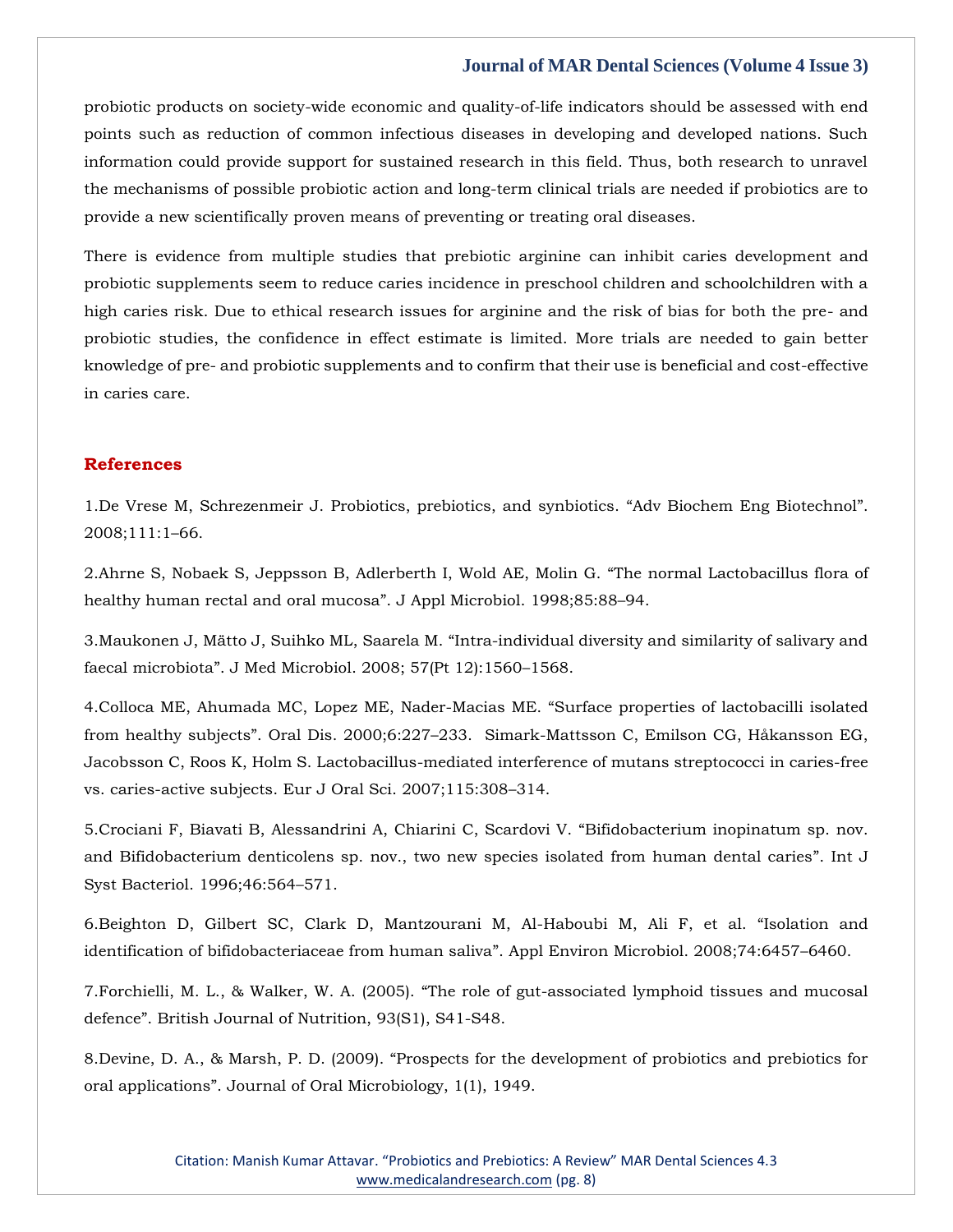9.Narwal, A. 'Probiotics in dentistry–A review"[. J Nutr Food Sci,2011 1\(5\), 1-4.](https://www.google.com/search?q=Probiotics+in+dentistry%E2%80%93A+review&sxsrf=AOaemvIkuP1YUgue2Lbd5psxIGQsU-BSbg%3A1639214694764&ei=Zm60YbjYLbao2roP9vKA0A8&ved=0ahUKEwi4o93Mttv0AhU2lFYBHXY5APoQ4dUDCA4&uact=5&oq=Probiotics+in+dentistry%E2%80%93A+review&gs_lcp=Cgdnd3Mtd2l6EAMyCAghEBYQHRAeMggIIRAWEB0QHjoHCCMQ6gIQJ0oECEEYAEoECEYYAFCcBlicBmCvCWgBcAB4AIABsQKIAbECkgEDMy0xmAEAoAEBoAECsAEKwAEB&sclient=gws-wiz)

10.Boirivant M, Strober W. "[The mechanism of action of probiotics](https://www.google.com/search?q=The+mechanism+of+action+of+probiotics&sxsrf=AOaemvKzIUR47Tj8AIrCAgWRuVvmNoxkdQ%3A1639214792572&ei=yG60YebPIYvd2roPwMujeA&ved=0ahUKEwjm0677ttv0AhWLrlYBHcDlCA8Q4dUDCA4&uact=5&oq=The+mechanism+of+action+of+probiotics&gs_lcp=Cgdnd3Mtd2l6EAMyBwgjEOoCECcyBwgjEOoCECcyBwgjEOoCECcyBwgjEOoCECcyBwgjEOoCECcyBwgjEOoCECcyBwgjEOoCECcyBwgjEOoCECcyBwgjEOoCECcyBwgjEOoCECdKBAhBGABKBAhGGABQnwZYnwZguwhoAXACeACAAQCIAQCSAQCYAQCgAQGgAQKwAQrAAQE&sclient=gws-wiz)". Curr Opin Gastroenterol. [2007;23:679](https://www.google.com/search?q=The+mechanism+of+action+of+probiotics&sxsrf=AOaemvKzIUR47Tj8AIrCAgWRuVvmNoxkdQ%3A1639214792572&ei=yG60YebPIYvd2roPwMujeA&ved=0ahUKEwjm0677ttv0AhWLrlYBHcDlCA8Q4dUDCA4&uact=5&oq=The+mechanism+of+action+of+probiotics&gs_lcp=Cgdnd3Mtd2l6EAMyBwgjEOoCECcyBwgjEOoCECcyBwgjEOoCECcyBwgjEOoCECcyBwgjEOoCECcyBwgjEOoCECcyBwgjEOoCECcyBwgjEOoCECcyBwgjEOoCECcyBwgjEOoCECdKBAhBGABKBAhGGABQnwZYnwZguwhoAXACeACAAQCIAQCSAQCYAQCgAQGgAQKwAQrAAQE&sclient=gws-wiz)–692.

11[.Köll-Klais P, Mandar R, Leibur E, Marcotte H, Hammarstrom L, Mikelsaar M.](https://www.google.com/search?q=Oral+lactobacilli+in+chronic+periodontitis+and+periodontal+health%3A+species+composition+and+antimicrobial+activity&sxsrf=AOaemvKQwFb5cf5Wx-fnSw7RXgkesf7IvA%3A1639214845883&ei=_W60YZiLNZSN2roP5saayAg&ved=0ahUKEwjY_eSUt9v0AhWUhlYBHWajBokQ4dUDCA4&uact=5&oq=Oral+lactobacilli+in+chronic+periodontitis+and+periodontal+health%3A+species+composition+and+antimicrobial+activity&gs_lcp=Cgdnd3Mtd2l6EAMyBwgjEOoCECcyBwgjEOoCECcyBwgjEOoCECcyBwgjEOoCECcyBwgjEOoCECcyBwgjEOoCECcyBwgjEOoCECcyBwgjEOoCECcyBwgjEOoCECcyBwgjEOoCECdKBAhBGABKBAhGGABQvwVYvwVg7QdoAXACeACAAQCIAQCSAQCYAQCgAQGgAQKwAQrAAQE&sclient=gws-wiz) "Oral lactobacilli in [chronic periodontitis and periodontal health: species composition and antimicrobial activity](https://www.google.com/search?q=Oral+lactobacilli+in+chronic+periodontitis+and+periodontal+health%3A+species+composition+and+antimicrobial+activity&sxsrf=AOaemvKQwFb5cf5Wx-fnSw7RXgkesf7IvA%3A1639214845883&ei=_W60YZiLNZSN2roP5saayAg&ved=0ahUKEwjY_eSUt9v0AhWUhlYBHWajBokQ4dUDCA4&uact=5&oq=Oral+lactobacilli+in+chronic+periodontitis+and+periodontal+health%3A+species+composition+and+antimicrobial+activity&gs_lcp=Cgdnd3Mtd2l6EAMyBwgjEOoCECcyBwgjEOoCECcyBwgjEOoCECcyBwgjEOoCECcyBwgjEOoCECcyBwgjEOoCECcyBwgjEOoCECcyBwgjEOoCECcyBwgjEOoCECcyBwgjEOoCECdKBAhBGABKBAhGGABQvwVYvwVg7QdoAXACeACAAQCIAQCSAQCYAQCgAQGgAQKwAQrAAQE&sclient=gws-wiz)". Oral [Microbiol Immunol. 2005;20:354](https://www.google.com/search?q=Oral+lactobacilli+in+chronic+periodontitis+and+periodontal+health%3A+species+composition+and+antimicrobial+activity&sxsrf=AOaemvKQwFb5cf5Wx-fnSw7RXgkesf7IvA%3A1639214845883&ei=_W60YZiLNZSN2roP5saayAg&ved=0ahUKEwjY_eSUt9v0AhWUhlYBHWajBokQ4dUDCA4&uact=5&oq=Oral+lactobacilli+in+chronic+periodontitis+and+periodontal+health%3A+species+composition+and+antimicrobial+activity&gs_lcp=Cgdnd3Mtd2l6EAMyBwgjEOoCECcyBwgjEOoCECcyBwgjEOoCECcyBwgjEOoCECcyBwgjEOoCECcyBwgjEOoCECcyBwgjEOoCECcyBwgjEOoCECcyBwgjEOoCECcyBwgjEOoCECdKBAhBGABKBAhGGABQvwVYvwVg7QdoAXACeACAAQCIAQCSAQCYAQCgAQGgAQKwAQrAAQE&sclient=gws-wiz)–361.

12[.Hojo K, Mizoguchi C, Taketomo N, Ohshima T, Gomi K, Arai T, et al.](https://www.google.com/search?q=Distribution+of+salivary+Lactobacillus+and+Bifidobacterium+species+in+periodontal+health+and+disease&sxsrf=AOaemvIwQ1BkqO8YSyBimqIflnPHL80Ovw%3A1639214881068&ei=IW-0Yf2GA_Xn2roP7tWPoAg&ved=0ahUKEwi9m8ilt9v0AhX1s1YBHe7qA4QQ4dUDCA4&uact=5&oq=Distribution+of+salivary+Lactobacillus+and+Bifidobacterium+species+in+periodontal+health+and+disease&gs_lcp=Cgdnd3Mtd2l6EAMyBAgjECc6BwgjEOoCECdKBAhBGABKBAhGGABQ9wVY9wVgxAhoAXAAeACAAe0BiAHtAZIBAzItMZgBAKABAaABArABCsABAQ&sclient=gws-wiz) "Distribution of salivary [Lactobacillus and Bifidobacterium species in periodontal health and disease](https://www.google.com/search?q=Distribution+of+salivary+Lactobacillus+and+Bifidobacterium+species+in+periodontal+health+and+disease&sxsrf=AOaemvIwQ1BkqO8YSyBimqIflnPHL80Ovw%3A1639214881068&ei=IW-0Yf2GA_Xn2roP7tWPoAg&ved=0ahUKEwi9m8ilt9v0AhX1s1YBHe7qA4QQ4dUDCA4&uact=5&oq=Distribution+of+salivary+Lactobacillus+and+Bifidobacterium+species+in+periodontal+health+and+disease&gs_lcp=Cgdnd3Mtd2l6EAMyBAgjECc6BwgjEOoCECdKBAhBGABKBAhGGABQ9wVY9wVgxAhoAXAAeACAAe0BiAHtAZIBAzItMZgBAKABAaABArABCsABAQ&sclient=gws-wiz)". Biosci Biotechnol [Biochem. 2007;71:152](https://www.google.com/search?q=Distribution+of+salivary+Lactobacillus+and+Bifidobacterium+species+in+periodontal+health+and+disease&sxsrf=AOaemvIwQ1BkqO8YSyBimqIflnPHL80Ovw%3A1639214881068&ei=IW-0Yf2GA_Xn2roP7tWPoAg&ved=0ahUKEwi9m8ilt9v0AhX1s1YBHe7qA4QQ4dUDCA4&uact=5&oq=Distribution+of+salivary+Lactobacillus+and+Bifidobacterium+species+in+periodontal+health+and+disease&gs_lcp=Cgdnd3Mtd2l6EAMyBAgjECc6BwgjEOoCECdKBAhBGABKBAhGGABQ9wVY9wVgxAhoAXAAeACAAe0BiAHtAZIBAzItMZgBAKABAaABArABCsABAQ&sclient=gws-wiz)–157.

13[.Aas JA, Griffen AL, Dardis SR, Lee AM, Olsen I, Dewhirst FE, et al.](https://www.google.com/search?q=Bacteria+of+dental+caries+in+primary+and+permanent+teeth+in+children+and+young+adults&sxsrf=AOaemvIwQ1BkqO8YSyBimqIflnPHL80Ovw%3A1639214881068&ei=IW-0Yf2GA_Xn2roP7tWPoAg&ved=0ahUKEwi9m8ilt9v0AhX1s1YBHe7qA4QQ4dUDCA4&uact=5&oq=Bacteria+of+dental+caries+in+primary+and+permanent+teeth+in+children+and+young+adults&gs_lcp=Cgdnd3Mtd2l6EAMyBwgjEOoCECcyBwgjEOoCECcyBwgjEOoCECcyBwgjEOoCECcyBwgjEOoCECcyBwgjEOoCECcyBwgjEOoCECcyBwgjEOoCECcyBwgjEOoCECcyBwgjEOoCECdKBAhBGABKBAhGGABQxQdYxQdgiQpoAXAAeACAAQCIAQCSAQCYAQCgAQGgAQKwAQrAAQE&sclient=gws-wiz) "Bacteria of dental caries in [primary and permanent teeth in children and young adults](https://www.google.com/search?q=Bacteria+of+dental+caries+in+primary+and+permanent+teeth+in+children+and+young+adults&sxsrf=AOaemvIwQ1BkqO8YSyBimqIflnPHL80Ovw%3A1639214881068&ei=IW-0Yf2GA_Xn2roP7tWPoAg&ved=0ahUKEwi9m8ilt9v0AhX1s1YBHe7qA4QQ4dUDCA4&uact=5&oq=Bacteria+of+dental+caries+in+primary+and+permanent+teeth+in+children+and+young+adults&gs_lcp=Cgdnd3Mtd2l6EAMyBwgjEOoCECcyBwgjEOoCECcyBwgjEOoCECcyBwgjEOoCECcyBwgjEOoCECcyBwgjEOoCECcyBwgjEOoCECcyBwgjEOoCECcyBwgjEOoCECcyBwgjEOoCECdKBAhBGABKBAhGGABQxQdYxQdgiQpoAXAAeACAAQCIAQCSAQCYAQCgAQGgAQKwAQrAAQE&sclient=gws-wiz)". J Clin Microbiol. 2008;46:1407–1417.

14[.Becker MR, Paster BJ, Leys EJ, Moeschberger ML, Kenyon SG, Galvin JL, et al.](https://www.google.com/search?q=Molecular+analysis+of+bacterial+species+associated+with+childhood+caries&sxsrf=AOaemvIA2ivbu9do85emtmbHuLeAhrd96Q%3A1639214976852&ei=gG-0YeObM5zd2roPj7i92As&ved=0ahUKEwjj257Tt9v0AhWcrlYBHQ9cD7sQ4dUDCA4&uact=5&oq=Molecular+analysis+of+bacterial+species+associated+with+childhood+caries&gs_lcp=Cgdnd3Mtd2l6EAMyBQgAEIAEOgcIIxDqAhAnSgQIQRgASgQIRhgAUIYdWIYdYIwjaAFwAngAgAGRAogBkQKSAQMyLTGYAQCgAQGgAQKwAQrAAQE&sclient=gws-wiz) "Molecular analysis [of bacterial species associated with childhood caries](https://www.google.com/search?q=Molecular+analysis+of+bacterial+species+associated+with+childhood+caries&sxsrf=AOaemvIA2ivbu9do85emtmbHuLeAhrd96Q%3A1639214976852&ei=gG-0YeObM5zd2roPj7i92As&ved=0ahUKEwjj257Tt9v0AhWcrlYBHQ9cD7sQ4dUDCA4&uact=5&oq=Molecular+analysis+of+bacterial+species+associated+with+childhood+caries&gs_lcp=Cgdnd3Mtd2l6EAMyBQgAEIAEOgcIIxDqAhAnSgQIQRgASgQIRhgAUIYdWIYdYIwjaAFwAngAgAGRAogBkQKSAQMyLTGYAQCgAQGgAQKwAQrAAQE&sclient=gws-wiz)". J Clin Microbiol. 2002;40:1001–1009.

15.Caufield PW, Li Y, Dasanayake A, Saxena D. "[Diversity of lactobacilli in the oral cavities of young](https://www.google.com/search?q=Diversity+of+lactobacilli+in+the+oral+cavities+of+young+women+with+dental+caries&sxsrf=AOaemvJOtgRsNrrNTckWHDiRma2hHao2YQ%3A1639214999795&ei=l2-0Yc7wL-6O2roP8dS8gAY&ved=0ahUKEwiOmJfet9v0AhVuh1YBHXEqD2AQ4dUDCA4&uact=5&oq=Diversity+of+lactobacilli+in+the+oral+cavities+of+young+women+with+dental+caries&gs_lcp=Cgdnd3Mtd2l6EAMyBwgjEOoCECcyBwgjEOoCECcyBwgjEOoCECcyBwgjEOoCECcyBwgjEOoCECcyBwgjEOoCECcyBwgjEOoCECcyBwgjEOoCECcyBwgjEOoCECcyBwgjEOoCECdKBAhBGABKBAhGGABQ5gVY5gVg8AdoAXAAeACAAQCIAQCSAQCYAQCgAQGgAQKwAQrAAQE&sclient=gws-wiz)  [women with dental caries](https://www.google.com/search?q=Diversity+of+lactobacilli+in+the+oral+cavities+of+young+women+with+dental+caries&sxsrf=AOaemvJOtgRsNrrNTckWHDiRma2hHao2YQ%3A1639214999795&ei=l2-0Yc7wL-6O2roP8dS8gAY&ved=0ahUKEwiOmJfet9v0AhVuh1YBHXEqD2AQ4dUDCA4&uact=5&oq=Diversity+of+lactobacilli+in+the+oral+cavities+of+young+women+with+dental+caries&gs_lcp=Cgdnd3Mtd2l6EAMyBwgjEOoCECcyBwgjEOoCECcyBwgjEOoCECcyBwgjEOoCECcyBwgjEOoCECcyBwgjEOoCECcyBwgjEOoCECcyBwgjEOoCECcyBwgjEOoCECcyBwgjEOoCECdKBAhBGABKBAhGGABQ5gVY5gVg8AdoAXAAeACAAQCIAQCSAQCYAQCgAQGgAQKwAQrAAQE&sclient=gws-wiz)". Caries Res. 2007;41:2–8.

16.Simark‐[Mattsson, C., Emilson, C. G., Håkansson, E. G., Jacobsson C., Roos, K., & Holm, S.](https://www.google.com/search?q=Lactobacillus%E2%80%90mediated+interference+of+mutans+streptococci+in+caries%E2%80%90free+vs.+caries%E2%80%90active+subjects&sxsrf=AOaemvJaAci3oDZ8GQEd2fMaJRDHdsx48A%3A1639215036479&ei=vG-0Ybm7HKak2roPrOyaqA4&ved=0ahUKEwi5idbvt9v0AhUmklYBHSy2BuUQ4dUDCA4&uact=5&oq=Lactobacillus%E2%80%90mediated+interference+of+mutans+streptococci+in+caries%E2%80%90free+vs.+caries%E2%80%90active+subjects&gs_lcp=Cgdnd3Mtd2l6EAMyBwgjEOoCECcyBwgjEOoCECcyBwgjEOoCECcyBwgjEOoCECcyBwgjEOoCECcyBwgjEOoCECcyBwgjEOoCECcyBwgjEOoCECcyBwgjEOoCECcyBwgjEOoCECdKBAhBGABKBAhGGABQqgZYqgZgwghoAXAAeACAAQCIAQCSAQCYAQCgAQGgAQKwAQrAAQE&sclient=gws-wiz)  "Lactobacillus‐[mediated interference of mutans streptococci in caries](https://www.google.com/search?q=Lactobacillus%E2%80%90mediated+interference+of+mutans+streptococci+in+caries%E2%80%90free+vs.+caries%E2%80%90active+subjects&sxsrf=AOaemvJaAci3oDZ8GQEd2fMaJRDHdsx48A%3A1639215036479&ei=vG-0Ybm7HKak2roPrOyaqA4&ved=0ahUKEwi5idbvt9v0AhUmklYBHSy2BuUQ4dUDCA4&uact=5&oq=Lactobacillus%E2%80%90mediated+interference+of+mutans+streptococci+in+caries%E2%80%90free+vs.+caries%E2%80%90active+subjects&gs_lcp=Cgdnd3Mtd2l6EAMyBwgjEOoCECcyBwgjEOoCECcyBwgjEOoCECcyBwgjEOoCECcyBwgjEOoCECcyBwgjEOoCECcyBwgjEOoCECcyBwgjEOoCECcyBwgjEOoCECcyBwgjEOoCECdKBAhBGABKBAhGGABQqgZYqgZgwghoAXAAeACAAQCIAQCSAQCYAQCgAQGgAQKwAQrAAQE&sclient=gws-wiz)‐free vs. caries‐active subjects". [European journal of oral sciences, 2007; 115\(4\), 308-314.](https://www.google.com/search?q=Lactobacillus%E2%80%90mediated+interference+of+mutans+streptococci+in+caries%E2%80%90free+vs.+caries%E2%80%90active+subjects&sxsrf=AOaemvJaAci3oDZ8GQEd2fMaJRDHdsx48A%3A1639215036479&ei=vG-0Ybm7HKak2roPrOyaqA4&ved=0ahUKEwi5idbvt9v0AhUmklYBHSy2BuUQ4dUDCA4&uact=5&oq=Lactobacillus%E2%80%90mediated+interference+of+mutans+streptococci+in+caries%E2%80%90free+vs.+caries%E2%80%90active+subjects&gs_lcp=Cgdnd3Mtd2l6EAMyBwgjEOoCECcyBwgjEOoCECcyBwgjEOoCECcyBwgjEOoCECcyBwgjEOoCECcyBwgjEOoCECcyBwgjEOoCECcyBwgjEOoCECcyBwgjEOoCECcyBwgjEOoCECdKBAhBGABKBAhGGABQqgZYqgZgwghoAXAAeACAAQCIAQCSAQCYAQCgAQGgAQKwAQrAAQE&sclient=gws-wiz)

17[.Ahola, A. J., Yli-Knuuttila, H., Suomalainen, T., Poussa, T., Ahlström, A., Meurman, J. H., & Korpela,](https://www.google.com/search?q=Short-term+consumption+of+probiotic-containing+cheese+and+its+effect+on+dental+caries+risk+factors&sxsrf=AOaemvKv1OS5uttHeHz0spvvVDDXACd6qg%3A1639215077824&ei=5W-0YdbAMYbk2roPpOOzUA&ved=0ahUKEwiWx7GDuNv0AhUGslYBHaTxDAoQ4dUDCA4&uact=5&oq=Short-term+consumption+of+probiotic-containing+cheese+and+its+effect+on+dental+caries+risk+factors&gs_lcp=Cgdnd3Mtd2l6EAMyBwgjEOoCECcyBwgjEOoCECcyBwgjEOoCECcyBwgjEOoCECcyBwgjEOoCECcyBwgjEOoCECcyBwgjEOoCECcyBwgjEOoCECcyBwgjEOoCECcyBwgjEOoCECdKBAhBGABKBAhGGABQ_AZY_AZguAloAXAAeACAAQCIAQCSAQCYAQCgAQGgAQKwAQrAAQE&sclient=gws-wiz)  R. (2002). "[Short-term consumption of probiotic-containing cheese and its effect on dental caries risk](https://www.google.com/search?q=Short-term+consumption+of+probiotic-containing+cheese+and+its+effect+on+dental+caries+risk+factors&sxsrf=AOaemvKv1OS5uttHeHz0spvvVDDXACd6qg%3A1639215077824&ei=5W-0YdbAMYbk2roPpOOzUA&ved=0ahUKEwiWx7GDuNv0AhUGslYBHaTxDAoQ4dUDCA4&uact=5&oq=Short-term+consumption+of+probiotic-containing+cheese+and+its+effect+on+dental+caries+risk+factors&gs_lcp=Cgdnd3Mtd2l6EAMyBwgjEOoCECcyBwgjEOoCECcyBwgjEOoCECcyBwgjEOoCECcyBwgjEOoCECcyBwgjEOoCECcyBwgjEOoCECcyBwgjEOoCECcyBwgjEOoCECcyBwgjEOoCECdKBAhBGABKBAhGGABQ_AZY_AZguAloAXAAeACAAQCIAQCSAQCYAQCgAQGgAQKwAQrAAQE&sclient=gws-wiz)  factors"[. Archives of oral biology, 47\(11\), 799-804.](https://www.google.com/search?q=Short-term+consumption+of+probiotic-containing+cheese+and+its+effect+on+dental+caries+risk+factors&sxsrf=AOaemvKv1OS5uttHeHz0spvvVDDXACd6qg%3A1639215077824&ei=5W-0YdbAMYbk2roPpOOzUA&ved=0ahUKEwiWx7GDuNv0AhUGslYBHaTxDAoQ4dUDCA4&uact=5&oq=Short-term+consumption+of+probiotic-containing+cheese+and+its+effect+on+dental+caries+risk+factors&gs_lcp=Cgdnd3Mtd2l6EAMyBwgjEOoCECcyBwgjEOoCECcyBwgjEOoCECcyBwgjEOoCECcyBwgjEOoCECcyBwgjEOoCECcyBwgjEOoCECcyBwgjEOoCECcyBwgjEOoCECcyBwgjEOoCECdKBAhBGABKBAhGGABQ_AZY_AZguAloAXAAeACAAQCIAQCSAQCYAQCgAQGgAQKwAQrAAQE&sclient=gws-wiz)

18[.Riccia DN, Bizzini F, Perilli MG, Polimeni A, Trinchieri V.](https://www.google.com/search?q=Anti-inflammatory+effects+of+Lactobacillus+brevis+%28CD2%29+on+periodontal+disease&sxsrf=AOaemvKl3x3ef9r9UfPdipZbEVSbRj8TbQ%3A1639215135420&ei=H3C0YZzXGKPh2roP1_GGqAM&ved=0ahUKEwjc4uyeuNv0AhWjsFYBHde4ATUQ4dUDCA4&uact=5&oq=Anti-inflammatory+effects+of+Lactobacillus+brevis+%28CD2%29+on+periodontal+disease&gs_lcp=Cgdnd3Mtd2l6EAMyBggAEBYQHjoHCCMQ6gIQJ0oECEEYAEoECEYYAFDKB1jKB2CPCmgBcAB4AIAB1QGIAdUBkgEDMi0xmAEAoAEBoAECsAEKwAEB&sclient=gws-wiz) "Anti-inflammatory effects of Lactobacillus [brevis \(CD2\) on periodontal disease](https://www.google.com/search?q=Anti-inflammatory+effects+of+Lactobacillus+brevis+%28CD2%29+on+periodontal+disease&sxsrf=AOaemvKl3x3ef9r9UfPdipZbEVSbRj8TbQ%3A1639215135420&ei=H3C0YZzXGKPh2roP1_GGqAM&ved=0ahUKEwjc4uyeuNv0AhWjsFYBHde4ATUQ4dUDCA4&uact=5&oq=Anti-inflammatory+effects+of+Lactobacillus+brevis+%28CD2%29+on+periodontal+disease&gs_lcp=Cgdnd3Mtd2l6EAMyBggAEBYQHjoHCCMQ6gIQJ0oECEEYAEoECEYYAFDKB1jKB2CPCmgBcAB4AIAB1QGIAdUBkgEDMi0xmAEAoAEBoAECsAEKwAEB&sclient=gws-wiz)". Oral Dis 2007; 13: 376-385.

19[.Caglar, E., Kavaloglu Cildir, S., Ergeneli, S., Sandalli, N., & Twetman, S.](https://www.google.com/search?q=Salivary+mutans+streptococci+and+lactobacilli+levels+after+ingestion+of+the+probiotic+bacterium+Lactobacillus+reuteri+ATCC+55730+by+straws+or+tablets&sxsrf=AOaemvIFPiLAN-cLeh2j_h3dBR4yDclwOw%3A1639215230830&ei=fnC0YbmJMqTVmAWyqae4BA&ved=0ahUKEwi5wKzMuNv0AhWkKqYKHbLUCUcQ4dUDCA4&uact=5&oq=Salivary+mutans+streptococci+and+lactobacilli+levels+after+ingestion+of+the+probiotic+bacterium+Lactobacillus+reuteri+ATCC+55730+by+straws+or+tablets&gs_lcp=Cgdnd3Mtd2l6EAMyBwgjEOoCECcyBwgjEOoCECcyBwgjEOoCECcyBwgjEOoCECcyBwgjEOoCECcyBwgjEOoCECcyBwgjEOoCECcyBwgjEOoCECcyBwgjEOoCECcyBwgjEOoCECdKBAhBGABKBAhGGABQnQZYnQZgkQloAXAAeACAAQCIAQCSAQCYAQCgAQGgAQKwAQrAAQE&sclient=gws-wiz) "Salivary mutans [streptococci and lactobacilli levels after ingestion of the probiotic bacterium Lactobacillus reuteri ATCC](https://www.google.com/search?q=Salivary+mutans+streptococci+and+lactobacilli+levels+after+ingestion+of+the+probiotic+bacterium+Lactobacillus+reuteri+ATCC+55730+by+straws+or+tablets&sxsrf=AOaemvIFPiLAN-cLeh2j_h3dBR4yDclwOw%3A1639215230830&ei=fnC0YbmJMqTVmAWyqae4BA&ved=0ahUKEwi5wKzMuNv0AhWkKqYKHbLUCUcQ4dUDCA4&uact=5&oq=Salivary+mutans+streptococci+and+lactobacilli+levels+after+ingestion+of+the+probiotic+bacterium+Lactobacillus+reuteri+ATCC+55730+by+straws+or+tablets&gs_lcp=Cgdnd3Mtd2l6EAMyBwgjEOoCECcyBwgjEOoCECcyBwgjEOoCECcyBwgjEOoCECcyBwgjEOoCECcyBwgjEOoCECcyBwgjEOoCECcyBwgjEOoCECcyBwgjEOoCECcyBwgjEOoCECdKBAhBGABKBAhGGABQnQZYnQZgkQloAXAAeACAAQCIAQCSAQCYAQCgAQGgAQKwAQrAAQE&sclient=gws-wiz)  55730 by straws or tablets"[. Acta Odontologica Scandinavica, 2006; 64\(5\), 314-318.](https://www.google.com/search?q=Salivary+mutans+streptococci+and+lactobacilli+levels+after+ingestion+of+the+probiotic+bacterium+Lactobacillus+reuteri+ATCC+55730+by+straws+or+tablets&sxsrf=AOaemvIFPiLAN-cLeh2j_h3dBR4yDclwOw%3A1639215230830&ei=fnC0YbmJMqTVmAWyqae4BA&ved=0ahUKEwi5wKzMuNv0AhWkKqYKHbLUCUcQ4dUDCA4&uact=5&oq=Salivary+mutans+streptococci+and+lactobacilli+levels+after+ingestion+of+the+probiotic+bacterium+Lactobacillus+reuteri+ATCC+55730+by+straws+or+tablets&gs_lcp=Cgdnd3Mtd2l6EAMyBwgjEOoCECcyBwgjEOoCECcyBwgjEOoCECcyBwgjEOoCECcyBwgjEOoCECcyBwgjEOoCECcyBwgjEOoCECcyBwgjEOoCECcyBwgjEOoCECcyBwgjEOoCECdKBAhBGABKBAhGGABQnQZYnQZgkQloAXAAeACAAQCIAQCSAQCYAQCgAQGgAQKwAQrAAQE&sclient=gws-wiz)

20[.Caglar, E., Topcuoglu, N., Cildir, S. K., Sandalli, N., & Kulekci G.](https://www.google.com/search?q=Oral+colonization+by+Lactobacillus+reuteri+ATCC+55730+after+exposure+to+probiotics&sxsrf=AOaemvI-jurUbm7E7qbm9DGFtZxGSw4NFg%3A1639215280308&ei=sHC0YYiTEoaF0wT94YvYAQ&ved=0ahUKEwiIq_jjuNv0AhWGwpQKHf3wAhsQ4dUDCA4&uact=5&oq=Oral+colonization+by+Lactobacillus+reuteri+ATCC+55730+after+exposure+to+probiotics&gs_lcp=Cgdnd3Mtd2l6EAM6BwgjEOoCECdKBAhBGABKBAhGGABQuAZYuAZgpAloAXAAeACAAe0BiAHtAZIBAzItMZgBAKABAaABArABCsABAQ&sclient=gws-wiz) "Oral colonization by Lactobacillus reuteri ATCC 55730 after exposure to probiotics"[. International journal of paediatric dentistry, 2009;](https://www.google.com/search?q=Oral+colonization+by+Lactobacillus+reuteri+ATCC+55730+after+exposure+to+probiotics&sxsrf=AOaemvI-jurUbm7E7qbm9DGFtZxGSw4NFg%3A1639215280308&ei=sHC0YYiTEoaF0wT94YvYAQ&ved=0ahUKEwiIq_jjuNv0AhWGwpQKHf3wAhsQ4dUDCA4&uact=5&oq=Oral+colonization+by+Lactobacillus+reuteri+ATCC+55730+after+exposure+to+probiotics&gs_lcp=Cgdnd3Mtd2l6EAM6BwgjEOoCECdKBAhBGABKBAhGGABQuAZYuAZgpAloAXAAeACAAe0BiAHtAZIBAzItMZgBAKABAaABArABCsABAQ&sclient=gws-wiz)  [19\(5\), 377-381.](https://www.google.com/search?q=Oral+colonization+by+Lactobacillus+reuteri+ATCC+55730+after+exposure+to+probiotics&sxsrf=AOaemvI-jurUbm7E7qbm9DGFtZxGSw4NFg%3A1639215280308&ei=sHC0YYiTEoaF0wT94YvYAQ&ved=0ahUKEwiIq_jjuNv0AhWGwpQKHf3wAhsQ4dUDCA4&uact=5&oq=Oral+colonization+by+Lactobacillus+reuteri+ATCC+55730+after+exposure+to+probiotics&gs_lcp=Cgdnd3Mtd2l6EAM6BwgjEOoCECdKBAhBGABKBAhGGABQuAZYuAZgpAloAXAAeACAAe0BiAHtAZIBAzItMZgBAKABAaABArABCsABAQ&sclient=gws-wiz)

21.Henker, J., Schuster, F., & Nissler, K. "[Successful treatment of gut-caused halitosis with a](https://www.google.com/search?q=Successful+treatment+of+gut-caused+halitosis+with+a+suspension+of+living+non-pathogenic+Escherichia+coli+bacteria%E2%80%93a+case+report&sxsrf=AOaemvIDCWmMDwBuHqD166RmcxQwv37Sug%3A1639215300561&ei=xHC0YbC6IYizmAXC-6S4DA&ved=0ahUKEwiwrMztuNv0AhWIGaYKHcI9CccQ4dUDCA4&uact=5&oq=Successful+treatment+of+gut-caused+halitosis+with+a+suspension+of+living+non-pathogenic+Escherichia+coli+bacteria%E2%80%93a+case+report&gs_lcp=Cgdnd3Mtd2l6EAMyBwgjEOoCECcyBwgjEOoCECcyBwgjEOoCECcyBwgjEOoCECcyBwgjEOoCECcyBwgjEOoCECcyBwgjEOoCECcyBwgjEOoCECcyBwgjEOoCECcyBwgjEOoCECdKBAhBGABKBAhGGABQmQZYmQZg6QhoAXAAeACAAQCIAQCSAQCYAQCgAQGgAQKwAQrAAQE&sclient=gws-wiz)  [suspension of living non-pathogenic Escherichia coli bacteria](https://www.google.com/search?q=Successful+treatment+of+gut-caused+halitosis+with+a+suspension+of+living+non-pathogenic+Escherichia+coli+bacteria%E2%80%93a+case+report&sxsrf=AOaemvIDCWmMDwBuHqD166RmcxQwv37Sug%3A1639215300561&ei=xHC0YbC6IYizmAXC-6S4DA&ved=0ahUKEwiwrMztuNv0AhWIGaYKHcI9CccQ4dUDCA4&uact=5&oq=Successful+treatment+of+gut-caused+halitosis+with+a+suspension+of+living+non-pathogenic+Escherichia+coli+bacteria%E2%80%93a+case+report&gs_lcp=Cgdnd3Mtd2l6EAMyBwgjEOoCECcyBwgjEOoCECcyBwgjEOoCECcyBwgjEOoCECcyBwgjEOoCECcyBwgjEOoCECcyBwgjEOoCECcyBwgjEOoCECcyBwgjEOoCECcyBwgjEOoCECdKBAhBGABKBAhGGABQmQZYmQZg6QhoAXAAeACAAQCIAQCSAQCYAQCgAQGgAQKwAQrAAQE&sclient=gws-wiz)–a case report". European journal of [pediatrics, 2001; 160\(10\), 592-594.](https://www.google.com/search?q=Successful+treatment+of+gut-caused+halitosis+with+a+suspension+of+living+non-pathogenic+Escherichia+coli+bacteria%E2%80%93a+case+report&sxsrf=AOaemvIDCWmMDwBuHqD166RmcxQwv37Sug%3A1639215300561&ei=xHC0YbC6IYizmAXC-6S4DA&ved=0ahUKEwiwrMztuNv0AhWIGaYKHcI9CccQ4dUDCA4&uact=5&oq=Successful+treatment+of+gut-caused+halitosis+with+a+suspension+of+living+non-pathogenic+Escherichia+coli+bacteria%E2%80%93a+case+report&gs_lcp=Cgdnd3Mtd2l6EAMyBwgjEOoCECcyBwgjEOoCECcyBwgjEOoCECcyBwgjEOoCECcyBwgjEOoCECcyBwgjEOoCECcyBwgjEOoCECcyBwgjEOoCECcyBwgjEOoCECcyBwgjEOoCECdKBAhBGABKBAhGGABQmQZYmQZg6QhoAXAAeACAAQCIAQCSAQCYAQCgAQGgAQKwAQrAAQE&sclient=gws-wiz)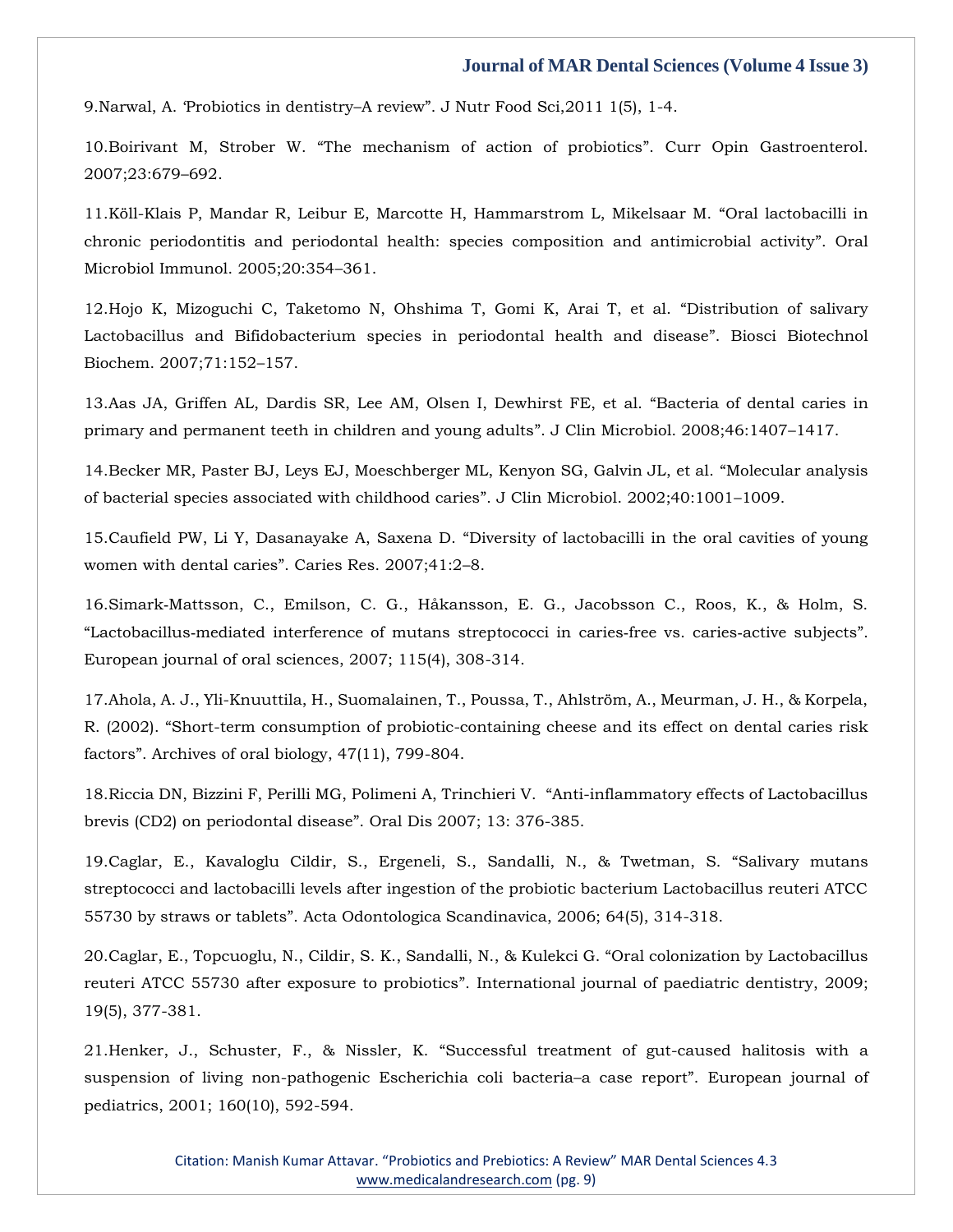22[.Kang, M. S., Kim, B. G., Chung, J., Lee, H. C., & Oh, J. S. \(2006\).](https://www.google.com/search?q=Inhibitory+effect+of+Weissella+cibaria+isolates+on+the+production+of+volatile+sulphur+compounds&sxsrf=AOaemvLRLGsXm8XdvPldbtR-3uyvLpMk5A%3A1639215346565&ei=8nC0YZ3_IbWWr7wPwZGwoA0&ved=0ahUKEwidwMSDudv0AhU1y4sBHcEIDNQQ4dUDCA4&uact=5&oq=Inhibitory+effect+of+Weissella+cibaria+isolates+on+the+production+of+volatile+sulphur+compounds&gs_lcp=Cgdnd3Mtd2l6EAMyBAgAEB46BwgjEOoCECdKBAhBGABKBAhGGABQ-gZY-gZgzAloAXAAeACAAZ0CiAGdApIBAzItMZgBAKABAaABArABCsABAQ&sclient=gws-wiz) "Inhibitory effect of Weissella [cibaria isolates on the production of volatile sulphur compounds](https://www.google.com/search?q=Inhibitory+effect+of+Weissella+cibaria+isolates+on+the+production+of+volatile+sulphur+compounds&sxsrf=AOaemvLRLGsXm8XdvPldbtR-3uyvLpMk5A%3A1639215346565&ei=8nC0YZ3_IbWWr7wPwZGwoA0&ved=0ahUKEwidwMSDudv0AhU1y4sBHcEIDNQQ4dUDCA4&uact=5&oq=Inhibitory+effect+of+Weissella+cibaria+isolates+on+the+production+of+volatile+sulphur+compounds&gs_lcp=Cgdnd3Mtd2l6EAMyBAgAEB46BwgjEOoCECdKBAhBGABKBAhGGABQ-gZY-gZgzAloAXAAeACAAZ0CiAGdApIBAzItMZgBAKABAaABArABCsABAQ&sclient=gws-wiz)". Journal of clinical periodontology, [2006; 33\(3\), 226-232.](https://www.google.com/search?q=Inhibitory+effect+of+Weissella+cibaria+isolates+on+the+production+of+volatile+sulphur+compounds&sxsrf=AOaemvLRLGsXm8XdvPldbtR-3uyvLpMk5A%3A1639215346565&ei=8nC0YZ3_IbWWr7wPwZGwoA0&ved=0ahUKEwidwMSDudv0AhU1y4sBHcEIDNQQ4dUDCA4&uact=5&oq=Inhibitory+effect+of+Weissella+cibaria+isolates+on+the+production+of+volatile+sulphur+compounds&gs_lcp=Cgdnd3Mtd2l6EAMyBAgAEB46BwgjEOoCECdKBAhBGABKBAhGGABQ-gZY-gZgzAloAXAAeACAAZ0CiAGdApIBAzItMZgBAKABAaABArABCsABAQ&sclient=gws-wiz)

23.Mitchell L. "[Decalcification during orthodontic treatment with fixed appliance-an overview](https://www.google.com/search?q=Decalcification+during+orthodontic+treatment+with+fixed+appliance-an+overview&sxsrf=AOaemvI2db4PFBFdYSidh3uQbaT3DWojFQ%3A1639215396545&ei=JHG0YerDIJTj2roPoOGtgAY&ved=0ahUKEwjq5a6budv0AhWUsVYBHaBwC2AQ4dUDCA4&uact=5&oq=Decalcification+during+orthodontic+treatment+with+fixed+appliance-an+overview&gs_lcp=Cgdnd3Mtd2l6EAMyBwgjEOoCECcyBwgjEOoCECcyBwgjEOoCECcyBwgjEOoCECcyBwgjEOoCECcyBwgjEOoCECcyBwgjEOoCECcyBwgjEOoCECcyBwgjEOoCECcyBwgjEOoCECdKBAhBGABKBAhGGABQoQZYoQZgxAhoAXAAeACAAQCIAQCSAQCYAQCgAQGgAQKwAQrAAQE&sclient=gws-wiz)". Br J [Orthod 1992; 19: 199-205.](https://www.google.com/search?q=Decalcification+during+orthodontic+treatment+with+fixed+appliance-an+overview&sxsrf=AOaemvI2db4PFBFdYSidh3uQbaT3DWojFQ%3A1639215396545&ei=JHG0YerDIJTj2roPoOGtgAY&ved=0ahUKEwjq5a6budv0AhWUsVYBHaBwC2AQ4dUDCA4&uact=5&oq=Decalcification+during+orthodontic+treatment+with+fixed+appliance-an+overview&gs_lcp=Cgdnd3Mtd2l6EAMyBwgjEOoCECcyBwgjEOoCECcyBwgjEOoCECcyBwgjEOoCECcyBwgjEOoCECcyBwgjEOoCECcyBwgjEOoCECcyBwgjEOoCECcyBwgjEOoCECcyBwgjEOoCECdKBAhBGABKBAhGGABQoQZYoQZgxAhoAXAAeACAAQCIAQCSAQCYAQCgAQGgAQKwAQrAAQE&sclient=gws-wiz)

24.Ahn SJ, Lim BS, Lee SJ. "[Prevalence of cariogenic streptococci on incisor brackets detected by](https://www.google.com/search?q=Prevalence+of+cariogenic+streptococci+on+incisor+brackets+detected+by+polymerase+chain+reaction&sxsrf=AOaemvLUNRN1ZXNNL69MCTaNiRawS31iZw%3A1639215422608&ei=PnG0Ye6vJMrh2roP3om6uAo&ved=0ahUKEwjuxuWnudv0AhXKsFYBHd6EDqcQ4dUDCA4&uact=5&oq=Prevalence+of+cariogenic+streptococci+on+incisor+brackets+detected+by+polymerase+chain+reaction&gs_lcp=Cgdnd3Mtd2l6EAMyBwgjEOoCECcyBwgjEOoCECcyBwgjEOoCECcyBwgjEOoCECcyBwgjEOoCECcyBwgjEOoCECcyBwgjEOoCECcyBwgjEOoCECcyBwgjEOoCECcyBwgjEOoCECdKBAhBGABKBAhGGABQ2gZY2gZg4AhoAXAAeACAAQCIAQCSAQCYAQCgAQGgAQKwAQrAAQE&sclient=gws-wiz)  polymerase chain reaction"[. Am J Orthod Dentofacial Orthop 2007; 131: 736-741.](https://www.google.com/search?q=Prevalence+of+cariogenic+streptococci+on+incisor+brackets+detected+by+polymerase+chain+reaction&sxsrf=AOaemvLUNRN1ZXNNL69MCTaNiRawS31iZw%3A1639215422608&ei=PnG0Ye6vJMrh2roP3om6uAo&ved=0ahUKEwjuxuWnudv0AhXKsFYBHd6EDqcQ4dUDCA4&uact=5&oq=Prevalence+of+cariogenic+streptococci+on+incisor+brackets+detected+by+polymerase+chain+reaction&gs_lcp=Cgdnd3Mtd2l6EAMyBwgjEOoCECcyBwgjEOoCECcyBwgjEOoCECcyBwgjEOoCECcyBwgjEOoCECcyBwgjEOoCECcyBwgjEOoCECcyBwgjEOoCECcyBwgjEOoCECcyBwgjEOoCECdKBAhBGABKBAhGGABQ2gZY2gZg4AhoAXAAeACAAQCIAQCSAQCYAQCgAQGgAQKwAQrAAQE&sclient=gws-wiz)

25[.Cildir SK, Germec D, Sandalli N, Ozdemir FI, Arun T.](https://www.google.com/search?q=Reduction+of+salivary+mutans+streptococci+in+orthodontic+patients+during+daily+consumption+of+yogurt+containing+probiotic+bacteria&sxsrf=AOaemvKVuJ19j-PJqsdOpuzzKuhfrlkO_g%3A1639215446977&ei=VnG0Ycn3OrHd2roP05ecwA0&ved=0ahUKEwjJ-rSzudv0AhWxrlYBHdMLB9gQ4dUDCA4&uact=5&oq=Reduction+of+salivary+mutans+streptococci+in+orthodontic+patients+during+daily+consumption+of+yogurt+containing+probiotic+bacteria&gs_lcp=Cgdnd3Mtd2l6EAMyBwgjEOoCECcyBwgjEOoCECcyBwgjEOoCECcyBwgjEOoCECcyBwgjEOoCECcyBwgjEOoCECcyBwgjEOoCECcyBwgjEOoCECcyBwgjEOoCECcyBwgjEOoCECdKBAhBGABKBAhGGABQxQVYxQVg5QdoAXAAeACAAQCIAQCSAQCYAQCgAQGgAQKwAQrAAQE&sclient=gws-wiz) "Reduction of salivary mutans streptococci in [orthodontic patients during daily consumption of yogurt containing probiotic bacteria](https://www.google.com/search?q=Reduction+of+salivary+mutans+streptococci+in+orthodontic+patients+during+daily+consumption+of+yogurt+containing+probiotic+bacteria&sxsrf=AOaemvKVuJ19j-PJqsdOpuzzKuhfrlkO_g%3A1639215446977&ei=VnG0Ycn3OrHd2roP05ecwA0&ved=0ahUKEwjJ-rSzudv0AhWxrlYBHdMLB9gQ4dUDCA4&uact=5&oq=Reduction+of+salivary+mutans+streptococci+in+orthodontic+patients+during+daily+consumption+of+yogurt+containing+probiotic+bacteria&gs_lcp=Cgdnd3Mtd2l6EAMyBwgjEOoCECcyBwgjEOoCECcyBwgjEOoCECcyBwgjEOoCECcyBwgjEOoCECcyBwgjEOoCECcyBwgjEOoCECcyBwgjEOoCECcyBwgjEOoCECcyBwgjEOoCECdKBAhBGABKBAhGGABQxQVYxQVg5QdoAXAAeACAAQCIAQCSAQCYAQCgAQGgAQKwAQrAAQE&sclient=gws-wiz)". Eur J Orthod [2009; 31: 407-411.](https://www.google.com/search?q=Reduction+of+salivary+mutans+streptococci+in+orthodontic+patients+during+daily+consumption+of+yogurt+containing+probiotic+bacteria&sxsrf=AOaemvKVuJ19j-PJqsdOpuzzKuhfrlkO_g%3A1639215446977&ei=VnG0Ycn3OrHd2roP05ecwA0&ved=0ahUKEwjJ-rSzudv0AhWxrlYBHdMLB9gQ4dUDCA4&uact=5&oq=Reduction+of+salivary+mutans+streptococci+in+orthodontic+patients+during+daily+consumption+of+yogurt+containing+probiotic+bacteria&gs_lcp=Cgdnd3Mtd2l6EAMyBwgjEOoCECcyBwgjEOoCECcyBwgjEOoCECcyBwgjEOoCECcyBwgjEOoCECcyBwgjEOoCECcyBwgjEOoCECcyBwgjEOoCECcyBwgjEOoCECcyBwgjEOoCECdKBAhBGABKBAhGGABQxQVYxQVg5QdoAXAAeACAAQCIAQCSAQCYAQCgAQGgAQKwAQrAAQE&sclient=gws-wiz)

26[.Derks A, Katsaros C, Frenken JE, Vant Hof MA, Kuijpers-Jagtman AM.](https://www.google.com/search?q=Caries+inhibiting+effect+of+preventive+measures+during+orthodontic+treatment+with+fixed+appliances&sxsrf=AOaemvJM_TKKU0fGTRQAxpQxv3WOsoeSPw%3A1639215465565&ei=aXG0YffdIfuO2roP35GSwAo&ved=0ahUKEwi3tqO8udv0AhV7h1YBHd-IBKgQ4dUDCA4&uact=5&oq=Caries+inhibiting+effect+of+preventive+measures+during+orthodontic+treatment+with+fixed+appliances&gs_lcp=Cgdnd3Mtd2l6EAM6BwgjEOoCECdKBAhBGABKBAhGGABQtwZYtwZgkQxoAXACeACAAdECiAHRApIBAzMtMZgBAKABAaABArABCsABAQ&sclient=gws-wiz) "Caries inhibiting effect of [preventive measures during orthodontic treatment with fixed appliances](https://www.google.com/search?q=Caries+inhibiting+effect+of+preventive+measures+during+orthodontic+treatment+with+fixed+appliances&sxsrf=AOaemvJM_TKKU0fGTRQAxpQxv3WOsoeSPw%3A1639215465565&ei=aXG0YffdIfuO2roP35GSwAo&ved=0ahUKEwi3tqO8udv0AhV7h1YBHd-IBKgQ4dUDCA4&uact=5&oq=Caries+inhibiting+effect+of+preventive+measures+during+orthodontic+treatment+with+fixed+appliances&gs_lcp=Cgdnd3Mtd2l6EAM6BwgjEOoCECdKBAhBGABKBAhGGABQtwZYtwZgkQxoAXACeACAAdECiAHRApIBAzMtMZgBAKABAaABArABCsABAQ&sclient=gws-wiz)". A systematic review. Caries [Res 2004; 38: 413-420.](https://www.google.com/search?q=Caries+inhibiting+effect+of+preventive+measures+during+orthodontic+treatment+with+fixed+appliances&sxsrf=AOaemvJM_TKKU0fGTRQAxpQxv3WOsoeSPw%3A1639215465565&ei=aXG0YffdIfuO2roP35GSwAo&ved=0ahUKEwi3tqO8udv0AhV7h1YBHd-IBKgQ4dUDCA4&uact=5&oq=Caries+inhibiting+effect+of+preventive+measures+during+orthodontic+treatment+with+fixed+appliances&gs_lcp=Cgdnd3Mtd2l6EAM6BwgjEOoCECdKBAhBGABKBAhGGABQtwZYtwZgkQxoAXACeACAAdECiAHRApIBAzMtMZgBAKABAaABArABCsABAQ&sclient=gws-wiz)

27[.Paineau D, Carcano D, Leyer G, Darquy S, Alyanakian MA.](https://www.google.com/search?q=Effects+of+seven+potential+probiotic+strains+on+specific+immune+responses+in+healthy+adults%3A+a+double+blind%2C+randomized%2C+controlled+trial&sxsrf=AOaemvJoKH1KI4kjCWvN45X82NkAu2LCAA%3A1639215499016&ei=i3G0YY8Uxd_aug-5nr_wDw&ved=0ahUKEwjPhZ3Mudv0AhXFr1YBHTnPD_4Q4dUDCA4&uact=5&oq=Effects+of+seven+potential+probiotic+strains+on+specific+immune+responses+in+healthy+adults%3A+a+double+blind%2C+randomized%2C+controlled+trial&gs_lcp=Cgdnd3Mtd2l6EAMyBwgjEOoCECcyBwgjEOoCECcyBwgjEOoCECcyBwgjEOoCECcyBwgjEOoCECcyBwgjEOoCECcyBwgjEOoCECcyBwgjEOoCECcyBwgjEOoCECcyBwgjEOoCECdKBAhBGABKBAhGGABQ8wVY8wVgughoAXAAeACAAQCIAQCSAQCYAQCgAQGgAQKwAQrAAQE&sclient=gws-wiz) "Effects of seven potential probiotic [strains on specific immune responses in healthy adults: a double blind, randomized, controlled trial](https://www.google.com/search?q=Effects+of+seven+potential+probiotic+strains+on+specific+immune+responses+in+healthy+adults%3A+a+double+blind%2C+randomized%2C+controlled+trial&sxsrf=AOaemvJoKH1KI4kjCWvN45X82NkAu2LCAA%3A1639215499016&ei=i3G0YY8Uxd_aug-5nr_wDw&ved=0ahUKEwjPhZ3Mudv0AhXFr1YBHTnPD_4Q4dUDCA4&uact=5&oq=Effects+of+seven+potential+probiotic+strains+on+specific+immune+responses+in+healthy+adults%3A+a+double+blind%2C+randomized%2C+controlled+trial&gs_lcp=Cgdnd3Mtd2l6EAMyBwgjEOoCECcyBwgjEOoCECcyBwgjEOoCECcyBwgjEOoCECcyBwgjEOoCECcyBwgjEOoCECcyBwgjEOoCECcyBwgjEOoCECcyBwgjEOoCECcyBwgjEOoCECdKBAhBGABKBAhGGABQ8wVY8wVgughoAXAAeACAAQCIAQCSAQCYAQCgAQGgAQKwAQrAAQE&sclient=gws-wiz)". [FEMS Immunol Med Microbiol 2008; 53: 107-113.](https://www.google.com/search?q=Effects+of+seven+potential+probiotic+strains+on+specific+immune+responses+in+healthy+adults%3A+a+double+blind%2C+randomized%2C+controlled+trial&sxsrf=AOaemvJoKH1KI4kjCWvN45X82NkAu2LCAA%3A1639215499016&ei=i3G0YY8Uxd_aug-5nr_wDw&ved=0ahUKEwjPhZ3Mudv0AhXFr1YBHTnPD_4Q4dUDCA4&uact=5&oq=Effects+of+seven+potential+probiotic+strains+on+specific+immune+responses+in+healthy+adults%3A+a+double+blind%2C+randomized%2C+controlled+trial&gs_lcp=Cgdnd3Mtd2l6EAMyBwgjEOoCECcyBwgjEOoCECcyBwgjEOoCECcyBwgjEOoCECcyBwgjEOoCECcyBwgjEOoCECcyBwgjEOoCECcyBwgjEOoCECcyBwgjEOoCECcyBwgjEOoCECdKBAhBGABKBAhGGABQ8wVY8wVgughoAXAAeACAAQCIAQCSAQCYAQCgAQGgAQKwAQrAAQE&sclient=gws-wiz)

28.de Roos NM, Katan MB. "[Effects of probiotic bacteria on diarrohea, lipid metabolism &](https://www.google.com/search?q=Effects+of+probiotic+bacteria+on+diarrohea%2C+lipid+metabolism+%26+carcinogenesis%3A+a+review+of+papers+published+between+1988-1998&sxsrf=AOaemvJdDKIdFKZdElJVUGKhGfyIFwIVNg%3A1639215518658&ei=nnG0YdrEJ67c2roP7duS6Ao&ved=0ahUKEwjai8zVudv0AhUurlYBHe2tBK0Q4dUDCA4&uact=5&oq=Effects+of+probiotic+bacteria+on+diarrohea%2C+lipid+metabolism+%26+carcinogenesis%3A+a+review+of+papers+published+between+1988-1998&gs_lcp=Cgdnd3Mtd2l6EAMyBwgjEOoCECcyBwgjEOoCECcyBwgjEOoCECcyBwgjEOoCECcyBwgjEOoCECcyBwgjEOoCECcyBwgjEOoCECcyBwgjEOoCECcyBwgjEOoCECcyBwgjEOoCECdKBAhBGABKBAhGGABQ-AZY-AZg5gloAXAAeACAAQCIAQCSAQCYAQCgAQGgAQKwAQrAAQE&sclient=gws-wiz)  [carcinogenesis: a review of papers published between 1988-1998](https://www.google.com/search?q=Effects+of+probiotic+bacteria+on+diarrohea%2C+lipid+metabolism+%26+carcinogenesis%3A+a+review+of+papers+published+between+1988-1998&sxsrf=AOaemvJdDKIdFKZdElJVUGKhGfyIFwIVNg%3A1639215518658&ei=nnG0YdrEJ67c2roP7duS6Ao&ved=0ahUKEwjai8zVudv0AhUurlYBHe2tBK0Q4dUDCA4&uact=5&oq=Effects+of+probiotic+bacteria+on+diarrohea%2C+lipid+metabolism+%26+carcinogenesis%3A+a+review+of+papers+published+between+1988-1998&gs_lcp=Cgdnd3Mtd2l6EAMyBwgjEOoCECcyBwgjEOoCECcyBwgjEOoCECcyBwgjEOoCECcyBwgjEOoCECcyBwgjEOoCECcyBwgjEOoCECcyBwgjEOoCECcyBwgjEOoCECcyBwgjEOoCECdKBAhBGABKBAhGGABQ-AZY-AZg5gloAXAAeACAAQCIAQCSAQCYAQCgAQGgAQKwAQrAAQE&sclient=gws-wiz)". Am J Clin Nutr 2000; 71: 405-411.

29[.Salminen, M. K., Tynkkynen, S., Rautelin, H., Saxelin, M., Vaara, M., Ruutu, P. & Järvinen, A.](https://www.google.com/search?q=Lactobacillus+bacteremia+during+a+rapid+increase+in+probiotic+use+of+Lactobacillus+rhamnosus+GG+in+Finland&sxsrf=AOaemvLumnr-E7huw0GBfvf-yCaunBleJw%3A1639215537192&ei=sXG0YZ-IC9_i2roPqsSo-Aw&ved=0ahUKEwjfpLfeudv0AhVfsVYBHSoiCs8Q4dUDCA4&uact=5&oq=Lactobacillus+bacteremia+during+a+rapid+increase+in+probiotic+use+of+Lactobacillus+rhamnosus+GG+in+Finland&gs_lcp=Cgdnd3Mtd2l6EAMyBwgjEOoCECcyBwgjEOoCECcyBwgjEOoCECcyBwgjEOoCECcyBwgjEOoCECcyBwgjEOoCECcyBwgjEOoCECcyBwgjEOoCECcyBwgjEOoCECcyBwgjEOoCECdKBAhBGABKBAhGGABQxgZYxgZgmAloAXAAeACAAQCIAQCSAQCYAQCgAQGgAQKwAQrAAQE&sclient=gws-wiz)  "Lactobacillus bacteremia [during a rapid increase in probiotic use of Lactobacillus rhamnosus GG in](https://www.google.com/search?q=Lactobacillus+bacteremia+during+a+rapid+increase+in+probiotic+use+of+Lactobacillus+rhamnosus+GG+in+Finland&sxsrf=AOaemvLumnr-E7huw0GBfvf-yCaunBleJw%3A1639215537192&ei=sXG0YZ-IC9_i2roPqsSo-Aw&ved=0ahUKEwjfpLfeudv0AhVfsVYBHSoiCs8Q4dUDCA4&uact=5&oq=Lactobacillus+bacteremia+during+a+rapid+increase+in+probiotic+use+of+Lactobacillus+rhamnosus+GG+in+Finland&gs_lcp=Cgdnd3Mtd2l6EAMyBwgjEOoCECcyBwgjEOoCECcyBwgjEOoCECcyBwgjEOoCECcyBwgjEOoCECcyBwgjEOoCECcyBwgjEOoCECcyBwgjEOoCECcyBwgjEOoCECcyBwgjEOoCECdKBAhBGABKBAhGGABQxgZYxgZgmAloAXAAeACAAQCIAQCSAQCYAQCgAQGgAQKwAQrAAQE&sclient=gws-wiz)  Finland"[. Clinical infectious diseases,2002; 35\(10\), 1155-1160](https://www.google.com/search?q=Lactobacillus+bacteremia+during+a+rapid+increase+in+probiotic+use+of+Lactobacillus+rhamnosus+GG+in+Finland&sxsrf=AOaemvLumnr-E7huw0GBfvf-yCaunBleJw%3A1639215537192&ei=sXG0YZ-IC9_i2roPqsSo-Aw&ved=0ahUKEwjfpLfeudv0AhVfsVYBHSoiCs8Q4dUDCA4&uact=5&oq=Lactobacillus+bacteremia+during+a+rapid+increase+in+probiotic+use+of+Lactobacillus+rhamnosus+GG+in+Finland&gs_lcp=Cgdnd3Mtd2l6EAMyBwgjEOoCECcyBwgjEOoCECcyBwgjEOoCECcyBwgjEOoCECcyBwgjEOoCECcyBwgjEOoCECcyBwgjEOoCECcyBwgjEOoCECcyBwgjEOoCECcyBwgjEOoCECdKBAhBGABKBAhGGABQxgZYxgZgmAloAXAAeACAAQCIAQCSAQCYAQCgAQGgAQKwAQrAAQE&sclient=gws-wiz)

30.Gibson, G. R., Probert, H. M., Van [Loo, J., Rastall, R. A., & Roberfroid, M. B.](https://www.google.com/search?q=Dietary+modulation+of+the+human+colonic+microbiota%3A+updating+the+concept+of+prebiotics&sxsrf=AOaemvJuGO0Rrs7vN86VtSjjrnyYMASHYg%3A1639215563239&ei=y3G0YavtDeSl2roPsLCX0Ac&ved=0ahUKEwjr_uzqudv0AhXkklYBHTDYBXoQ4dUDCA4&uact=5&oq=Dietary+modulation+of+the+human+colonic+microbiota%3A+updating+the+concept+of+prebiotics&gs_lcp=Cgdnd3Mtd2l6EAMyBwgjEOoCECcyBwgjEOoCECcyBwgjEOoCECcyBwgjEOoCECcyBwgjEOoCECcyBwgjEOoCECcyBwgjEOoCECcyBwgjEOoCECcyBwgjEOoCECcyBwgjEOoCECdKBAhBGABKBAhGGABQ8AVY8AVgiQhoAXACeACAAQCIAQCSAQCYAQCgAQGgAQKwAQrAAQE&sclient=gws-wiz) "Dietary modulation of [the human colonic microbiota: updating the concept of prebiotics](https://www.google.com/search?q=Dietary+modulation+of+the+human+colonic+microbiota%3A+updating+the+concept+of+prebiotics&sxsrf=AOaemvJuGO0Rrs7vN86VtSjjrnyYMASHYg%3A1639215563239&ei=y3G0YavtDeSl2roPsLCX0Ac&ved=0ahUKEwjr_uzqudv0AhXkklYBHTDYBXoQ4dUDCA4&uact=5&oq=Dietary+modulation+of+the+human+colonic+microbiota%3A+updating+the+concept+of+prebiotics&gs_lcp=Cgdnd3Mtd2l6EAMyBwgjEOoCECcyBwgjEOoCECcyBwgjEOoCECcyBwgjEOoCECcyBwgjEOoCECcyBwgjEOoCECcyBwgjEOoCECcyBwgjEOoCECcyBwgjEOoCECcyBwgjEOoCECdKBAhBGABKBAhGGABQ8AVY8AVgiQhoAXACeACAAQCIAQCSAQCYAQCgAQGgAQKwAQrAAQE&sclient=gws-wiz)". Nutrition research reviews, 2004; [17\(2\), 259-275.](https://www.google.com/search?q=Dietary+modulation+of+the+human+colonic+microbiota%3A+updating+the+concept+of+prebiotics&sxsrf=AOaemvJuGO0Rrs7vN86VtSjjrnyYMASHYg%3A1639215563239&ei=y3G0YavtDeSl2roPsLCX0Ac&ved=0ahUKEwjr_uzqudv0AhXkklYBHTDYBXoQ4dUDCA4&uact=5&oq=Dietary+modulation+of+the+human+colonic+microbiota%3A+updating+the+concept+of+prebiotics&gs_lcp=Cgdnd3Mtd2l6EAMyBwgjEOoCECcyBwgjEOoCECcyBwgjEOoCECcyBwgjEOoCECcyBwgjEOoCECcyBwgjEOoCECcyBwgjEOoCECcyBwgjEOoCECcyBwgjEOoCECcyBwgjEOoCECdKBAhBGABKBAhGGABQ8AVY8AVgiQhoAXACeACAAQCIAQCSAQCYAQCgAQGgAQKwAQrAAQE&sclient=gws-wiz)

31[.Gibson, G. R., McCartney, A. L., & Rastall, R. A. \(2005\).](https://www.google.com/search?q=Prebiotics+and+resistance+to+gastrointestinal+infections&sxsrf=AOaemvLpWXD5gkQHk2kLIZyZX_KJihHthA%3A1639215586497&ei=4nG0YY-0HdXc2roPrq-F0A4&ved=0ahUKEwiPrfj1udv0AhVVrlYBHa5XAeoQ4dUDCA4&uact=5&oq=Prebiotics+and+resistance+to+gastrointestinal+infections&gs_lcp=Cgdnd3Mtd2l6EAMyBwgjEOoCECcyBwgjEOoCECcyBwgjEOoCECcyBwgjEOoCECcyBwgjEOoCECcyBwgjEOoCECcyBwgjEOoCECcyBwgjEOoCECcyBwgjEOoCECcyBwgjEOoCECdKBAhBGABKBAhGGABQqgZYqgZg3QloAXACeACAAQCIAQCSAQCYAQCgAQGgAQKwAQrAAQE&sclient=gws-wiz) "Prebiotics and resistance to gastrointestinal infections"[. British Journal of Nutrition, 2005; 93\(S1\), S31-S34](https://www.google.com/search?q=Prebiotics+and+resistance+to+gastrointestinal+infections&sxsrf=AOaemvLpWXD5gkQHk2kLIZyZX_KJihHthA%3A1639215586497&ei=4nG0YY-0HdXc2roPrq-F0A4&ved=0ahUKEwiPrfj1udv0AhVVrlYBHa5XAeoQ4dUDCA4&uact=5&oq=Prebiotics+and+resistance+to+gastrointestinal+infections&gs_lcp=Cgdnd3Mtd2l6EAMyBwgjEOoCECcyBwgjEOoCECcyBwgjEOoCECcyBwgjEOoCECcyBwgjEOoCECcyBwgjEOoCECcyBwgjEOoCECcyBwgjEOoCECcyBwgjEOoCECcyBwgjEOoCECdKBAhBGABKBAhGGABQqgZYqgZg3QloAXACeACAAQCIAQCSAQCYAQCgAQGgAQKwAQrAAQE&sclient=gws-wiz)

32.Meurman, J. "[Prebiotics and Probiotics and Oral Health. In Prebiotics and Probiotics Science and](https://www.google.com/search?q=Prebiotics+and+Probiotics+and+Oral+Health.+In+Prebiotics+and+Probiotics+Science+and+Technology&sxsrf=AOaemvIVWWZs7CRByp6HMpI58BgjT3HERg%3A1639215641840&ei=GXK0YcawMufm2roPgbisqAk&ved=0ahUKEwiGoaqQutv0AhVns1YBHQEcC5UQ4dUDCA4&uact=5&oq=Prebiotics+and+Probiotics+and+Oral+Health.+In+Prebiotics+and+Probiotics+Science+and+Technology&gs_lcp=Cgdnd3Mtd2l6EAMyBwgjEOoCECcyBwgjEOoCECcyBwgjEOoCECcyBwgjEOoCECcyBwgjEOoCECcyBwgjEOoCECcyBwgjEOoCECcyBwgjEOoCECcyBwgjEOoCECcyBwgjEOoCECdKBAhBGABKBAhGGABQ8gVY8gVgjAhoAXAAeACAAQCIAQCSAQCYAQCgAQGgAQKwAQrAAQE&sclient=gws-wiz)  Technology"[. Springer New York 2009; \(pp. 1067-1097\).](https://www.google.com/search?q=Prebiotics+and+Probiotics+and+Oral+Health.+In+Prebiotics+and+Probiotics+Science+and+Technology&sxsrf=AOaemvIVWWZs7CRByp6HMpI58BgjT3HERg%3A1639215641840&ei=GXK0YcawMufm2roPgbisqAk&ved=0ahUKEwiGoaqQutv0AhVns1YBHQEcC5UQ4dUDCA4&uact=5&oq=Prebiotics+and+Probiotics+and+Oral+Health.+In+Prebiotics+and+Probiotics+Science+and+Technology&gs_lcp=Cgdnd3Mtd2l6EAMyBwgjEOoCECcyBwgjEOoCECcyBwgjEOoCECcyBwgjEOoCECcyBwgjEOoCECcyBwgjEOoCECcyBwgjEOoCECcyBwgjEOoCECcyBwgjEOoCECcyBwgjEOoCECdKBAhBGABKBAhGGABQ8gVY8gVgjAhoAXAAeACAAQCIAQCSAQCYAQCgAQGgAQKwAQrAAQE&sclient=gws-wiz)

33.Louis, P.; Flint, H.J.; Michel, C. "[How to manipulate the microbiota: Prebiotics. In Microbiota of the](https://www.google.com/search?q=How+to+manipulate+the+microbiota%3A+Prebiotics.+In+Microbiota+of+the+Human+Body&sxsrf=AOaemvLztK6nQZYTjOj9L3eGuPODiqK4pQ%3A1639215660222&ei=LHK0YdvYDLWl2roP_sq3iAM&ved=0ahUKEwjbnoyZutv0AhW1klYBHX7lDTEQ4dUDCA4&uact=5&oq=How+to+manipulate+the+microbiota%3A+Prebiotics.+In+Microbiota+of+the+Human+Body&gs_lcp=Cgdnd3Mtd2l6EAMyBwgjEOoCECcyBwgjEOoCECcyBwgjEOoCECcyBwgjEOoCECcyBwgjEOoCECcyBwgjEOoCECcyBwgjEOoCECcyBwgjEOoCECcyBwgjEOoCECcyBwgjEOoCECdKBAhBGABKBAhGGABQtAZYtAZg8AhoAXACeACAAQCIAQCSAQCYAQCgAQGgAQKwAQrAAQE&sclient=gws-wiz)  Human Body"[; Springer: Basel, Switzerland, 2016; pp. 119](https://www.google.com/search?q=How+to+manipulate+the+microbiota%3A+Prebiotics.+In+Microbiota+of+the+Human+Body&sxsrf=AOaemvLztK6nQZYTjOj9L3eGuPODiqK4pQ%3A1639215660222&ei=LHK0YdvYDLWl2roP_sq3iAM&ved=0ahUKEwjbnoyZutv0AhW1klYBHX7lDTEQ4dUDCA4&uact=5&oq=How+to+manipulate+the+microbiota%3A+Prebiotics.+In+Microbiota+of+the+Human+Body&gs_lcp=Cgdnd3Mtd2l6EAMyBwgjEOoCECcyBwgjEOoCECcyBwgjEOoCECcyBwgjEOoCECcyBwgjEOoCECcyBwgjEOoCECcyBwgjEOoCECcyBwgjEOoCECcyBwgjEOoCECcyBwgjEOoCECdKBAhBGABKBAhGGABQtAZYtAZg8AhoAXACeACAAQCIAQCSAQCYAQCgAQGgAQKwAQrAAQE&sclient=gws-wiz)–142.